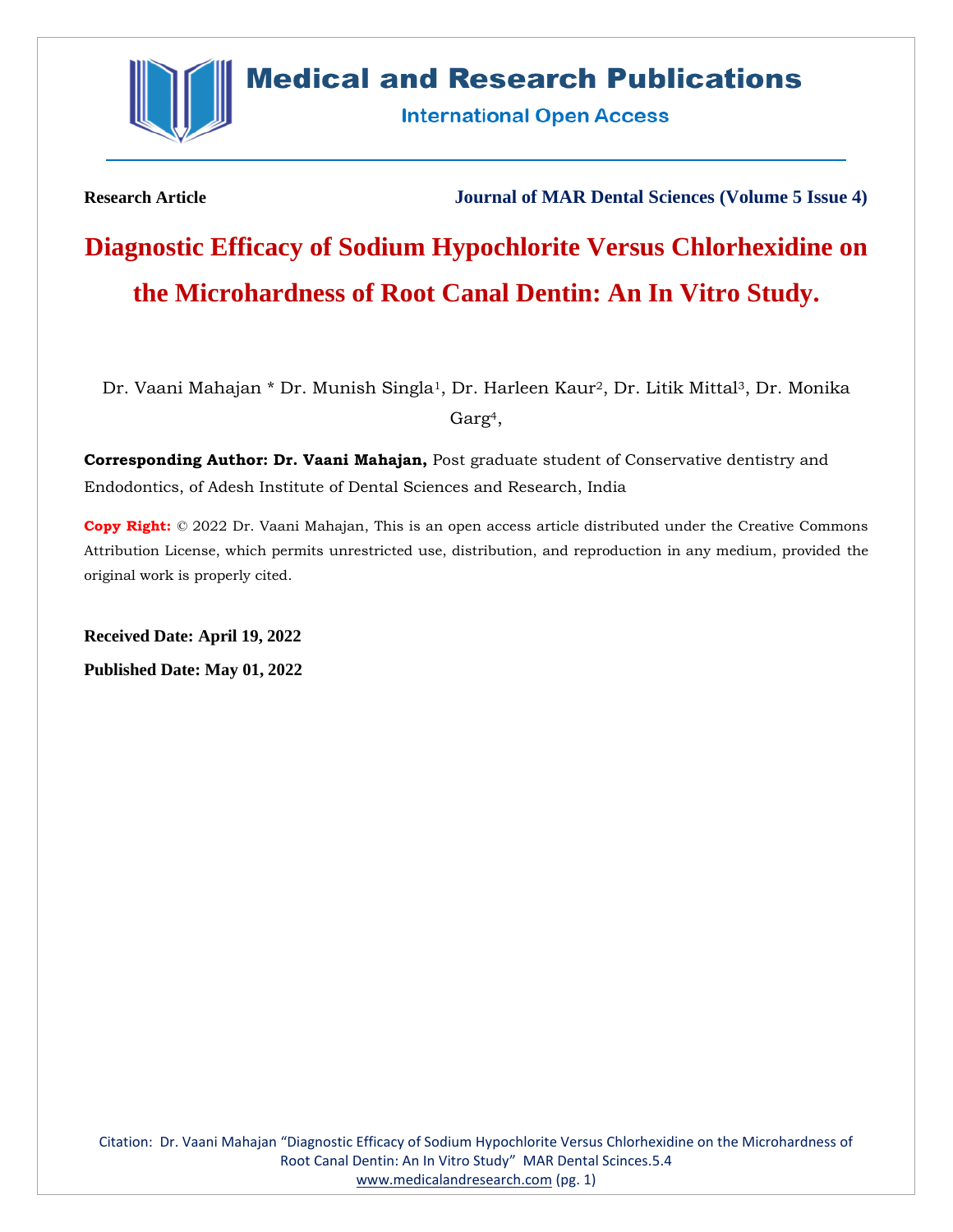### **Introduction**

The primary objective of endodontic treatment is to achieve a clean environment in the root canal to minimize any risk which leads to unsuccessful treatment outcomes.[1] Irrigation is the most important aspect of the root canal preparation as it helps to clean the complex root canal system by supplementing the mechanical preparation of canals.[2] A number of irrigants have been used during the root canal preparation to minimize necrotic tissue, bacteria and residual debris, as well as smear layer formed during mechanical preparation of canals.[3]

Commonly used as root canal irrigants are proteolytic enzymes, alkaline solutions (sodium hypochlorite, sodium hydroxide, urea), acids (citric and phosphoric), chelating agents (ethylene diaminetetraacetic acid), oxidative agents (hydrogen peroxide), normal saline and local anesthetic solutions.[4]

Diakin firstly used 0.5% sodium hypochlorite solution for wound disinfection. In 1936, Alfred Walker introduced its application in dentistry as root canal irrigant.[5] NaOCl used in the concentration ranging from 0.5% to 6.15%.[6] ]It acts by releasing free chlorine which helps to dissolve the necrotic and vital tissue by breaking the proteins into amino acids.[7] It is inexpensive, easily available, has low viscosity and has a favorable shelf life.[8] It is well known for its action against biofilm by dissolving the bacterial cells and organic matrix.[9]

Chlorhexidine, another commonly used antimicrobial root canal irrigant known for its substantivity due to absorption and slow release from hydroxyapetite and biocompatibility. It was first developed in 1940s by Imperial Chemical Industries in England, marketed as an antiseptic in 1950s and first reviewed by Schroeder in 1969 for its activity against plaque inhibition.[10]. The efficacy of CHX is due to the interaction of positive charge on its molecule and negative charge on the phosphate groups of microbial cell walls which increases the permeability and causes leakage of the intracellular components of microorganisms.[11] ] At low concentration (0.2%), it has bacteriostatic effect as low molecular weight substances such as phosphorous and potassium leaches out while at high concentration (2%), it precipitates the cytoplasmic contents resulting in cell death, hence bactericidal action.[12] Because of its biocompatibility and antimicrobial action, it is recommended in cases such as open apex, root perforation, root resorption and enlarged apical foramen.[13] Since, there is no single irrigant that has all the required properties to disinfect the root canal. So, different chemical solutions are used in combination to effectively remove organic as well as inorganic material from the infected canal.[14]

Human dentin is a unique structure composed of 70% inorganic component, 20% organic and 10% water. It constitutes the bulk of the tooth which helps to absorb the mechanical loads. The structure of dentin comprises of dentinal tubules filled with dentinal fluid and cytoplasmic processes, which is prone to biological and structural alterations. According to various studies, microorganisms are capable of invading the dentinal tubules as deep as 200-500µm. So, root canal irrigants should be able to penetrate the dentinal tubules to remove the bacteria and their byproducts.[15]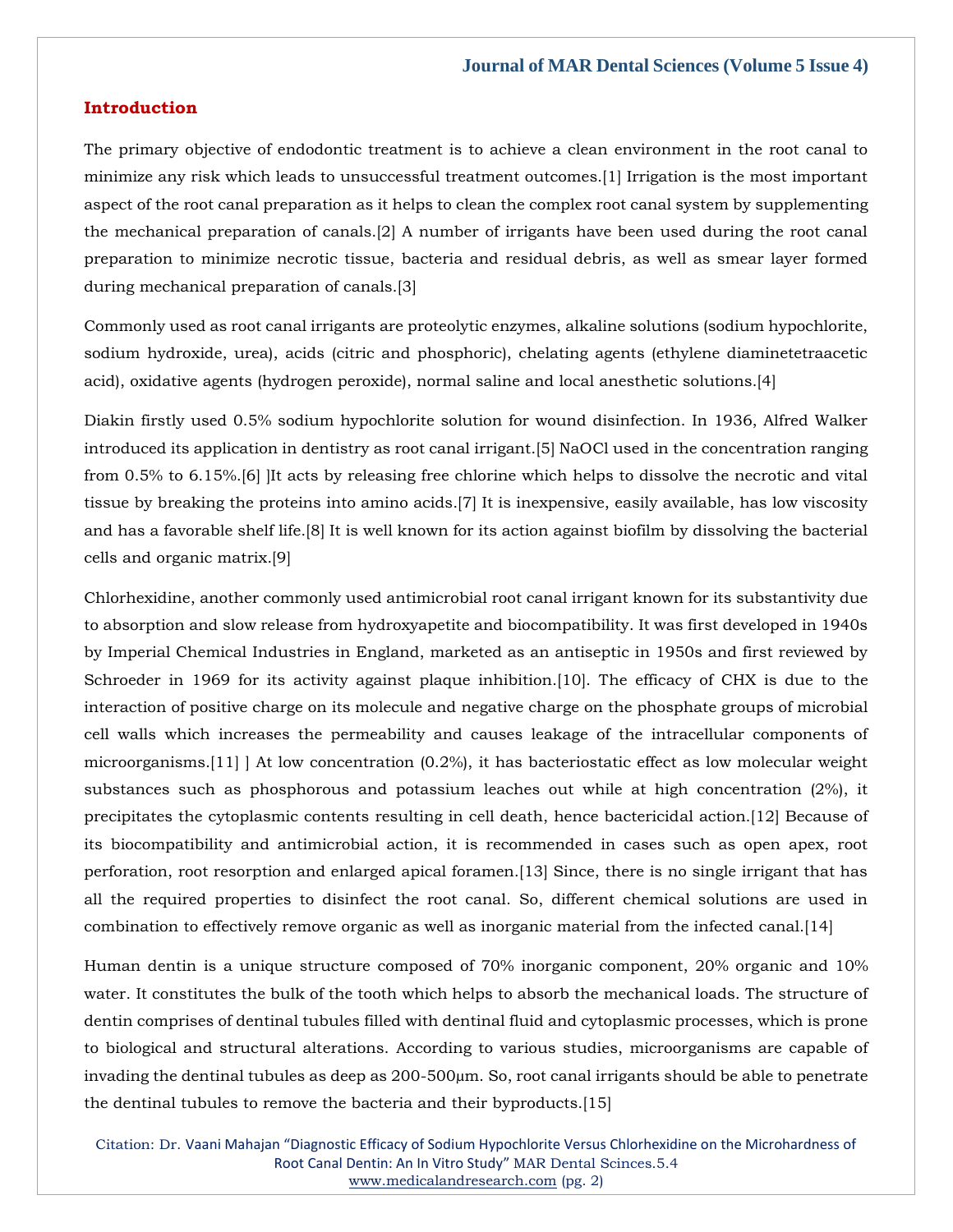However, these chemical agents are capable of altering the proportion of organic and inorganic components of root canal dentin, changing the structural properties of dentin such as permeability, solubility and microhardness.[16]

The organic part of dentin is composed mainly of collagen fibers which plays vital role in the mechanical strength of dentin.[17] Sodium hypochlorite causes denaturation of collagen and oxidation of the of organic matrix which affects the mechanical properties of root dentin.[6]

Mircohardness is considered as the resistance to the local deformation and indirect evidence of mineral changes in root dentin. The change in hardness of dentin may adversely affect its adhesive properties, sealing ability and chances of causing root fracture by decreasing the strength of root.[12]

This study aims to evaluate the effect of 5% sodium hypochlorite and 2% chlorhexidine individually and in combination on the microhardness of root dentin.

# **Material and Method**

The present in vitro study was conducted in the Department of Conservative Dentistry and Endodontics. 80 single rooted teeth were selected for the study (Figure1). The teeth were collected from the Department of Oral and Maxillofacial Surgery. Selected teeth were thoroughly cleaned using an ultrasonic scaler to remove the soft tissue debris or any calculus deposition and were stored in10% formalin solution until utilization. The crowns of the specimens were decoronated transversally at the cement-enamel junction (CEJ) using diamond disc in high speed straight handpiece. ( Figure 2)

The roots were then sectioned longitudinally with a diamond disc to obtain two equal halves and embedded horizontally in acrylic resin blocks, leaving the dentin surface exposed to facilitate manipulation. All the samples were then ground polished with sandpaper under distilled water to remove any surface scratches.

After preparation, all the teeth were randomly allocated into four groups, each containing 20 specimens according to the irrigant used. (Figure 3)

Group 1: Samples treated with 5% sodium hypochlorite for 5 minutes

Group 2: Samples treated with 2% chlorhexidine for 5 minutes

Group 3: Samples treated with 5% sodium hypochlorite for 5 minutes followed by 2% chlorhexidine for 5 minutes.

Group 4: Samples treated with normal saline for 5 minutes (control group).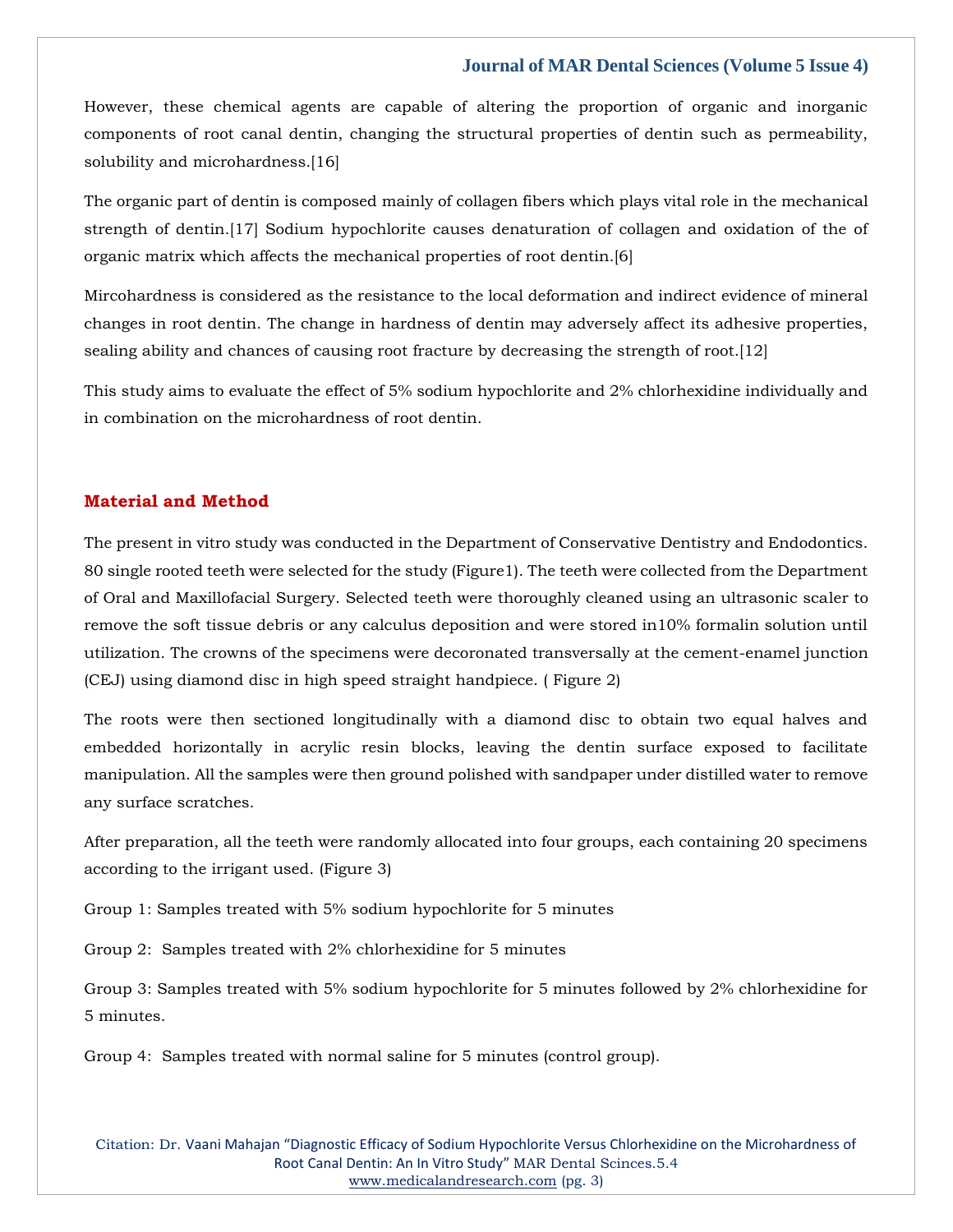Following the sample treatment, the surfaces were dried and the microhardness of the root dentin was determined in each specimen with Vickers hardness tester.(Figure 4) The indentation was made on the dentin approximately 0.5mm from the root canal space at mid root level. Each measurement was carried out using 200 gram of load for 15 seconds, oriented perpendicular to the root surface. The diagonal lengths of indentations were determined by scaled micrometer and the measurements were converted into Vickers number. (Figure 5)





Citation: Dr. Vaani Mahajan "Diagnostic Efficacy of Sodium Hypochlorite Versus Chlorhexidine on the Microhardness of Root Canal Dentin: An In Vitro Study" MAR Dental Scinces.5.4 [www.medicalandresearch.com](http://www.medicalandresearch.com/) (pg. 4)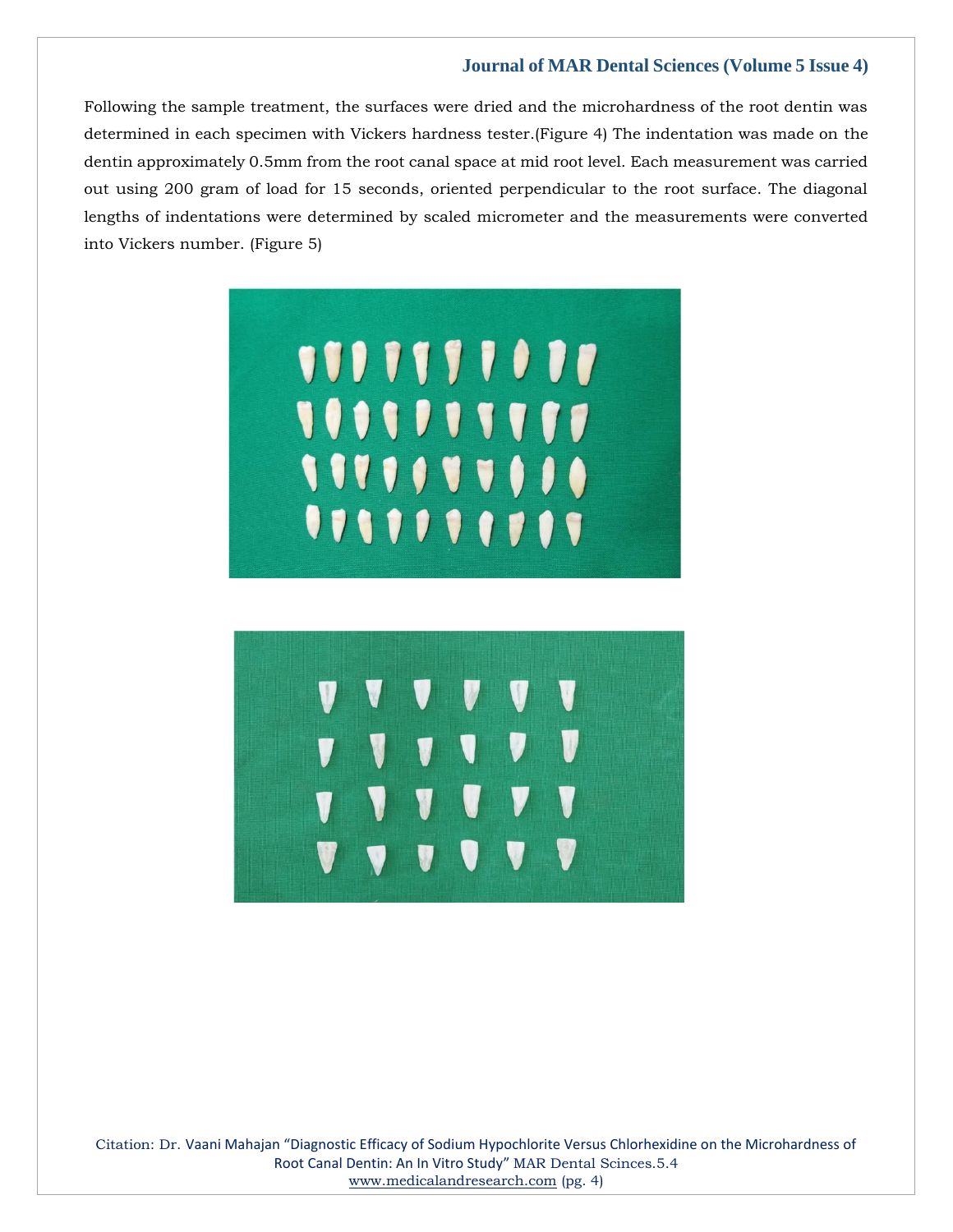





Citation: Dr. Vaani Mahajan "Diagnostic Efficacy of Sodium Hypochlorite Versus Chlorhexidine on the Microhardness of Root Canal Dentin: An In Vitro Study" MAR Dental Scinces.5.4 [www.medicalandresearch.com](http://www.medicalandresearch.com/) (pg. 5)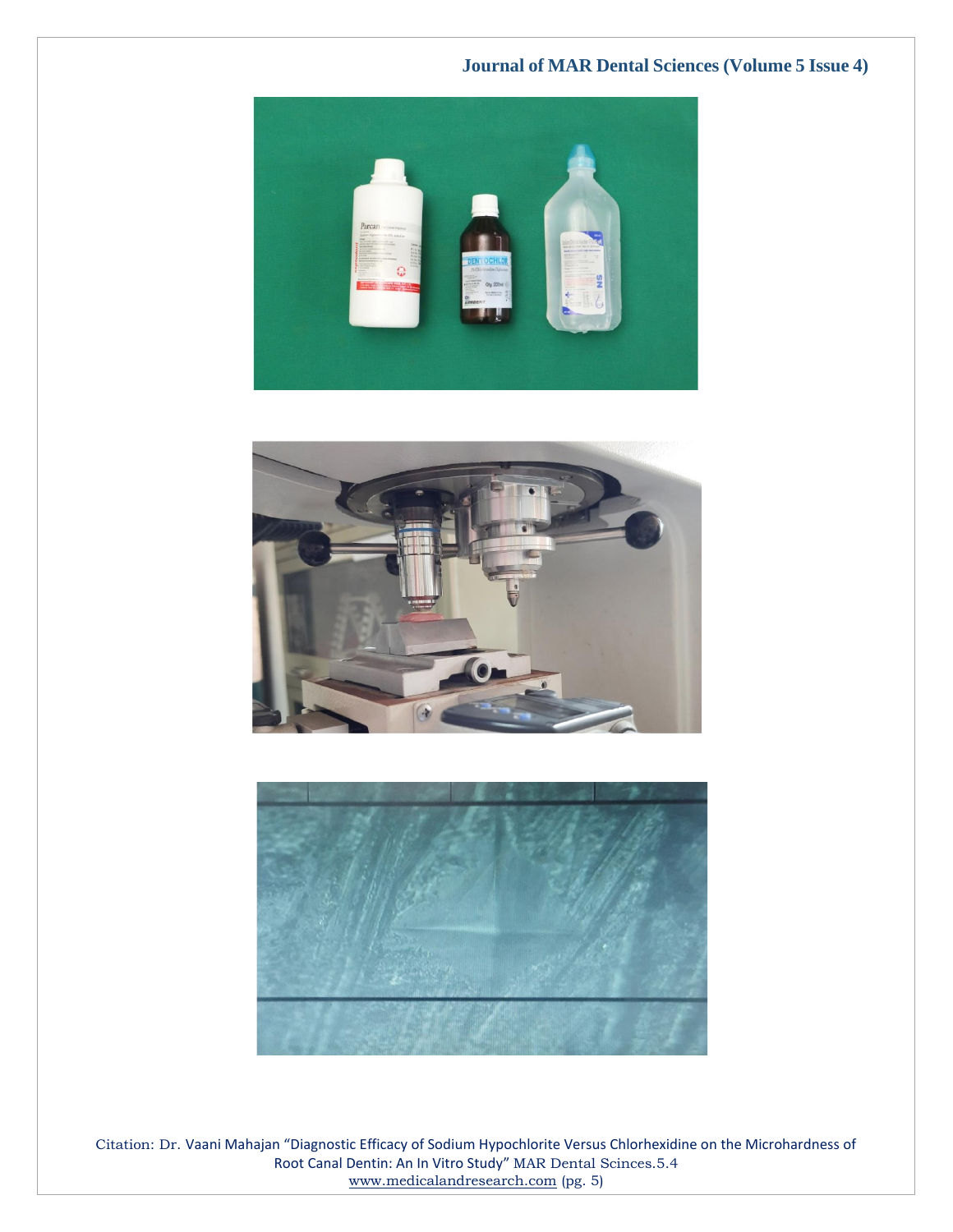# **Result**

The readings obtained from the study were tabulated and were statistically analyzed using One Way ANOVA (Analysis of Variance) (Table 1). Among the tested groups NaOCl decreased the microhardness to maximum and the combination of NaOCl and CHX increased the microhardness.

| <b>Groups</b>                               | Minimum  | Maximum | Mean  | <b>Std. Deviation</b> | Std. Error |  |  |  |
|---------------------------------------------|----------|---------|-------|-----------------------|------------|--|--|--|
| Sodium<br>hypochlorite                      | 44.50    | 63.10   | 54.03 | 5.46                  | 1.22       |  |  |  |
| Chlorhexidine                               | 67.90    | 91.60   | 78.38 | 6.66                  | 1.49       |  |  |  |
| Sodium<br>Hypochlorite and<br>Chlorhexidine | 80.0     | 102.10  | 91.66 | 5.81                  | 1.30       |  |  |  |
| Normal saline                               | 73.10    | 91.00   | 81.52 | 5.24                  | 1.17       |  |  |  |
| <b>ANOVA</b> test<br>(Fvalue)               | 150.32   |         |       |                       |            |  |  |  |
| p value                                     | $0.000*$ |         |       |                       |            |  |  |  |

Table 1: Comparison of microhardness among the experimental groups

|                                 | Sum of Squares | df | Mean<br>Square | F       | <b>ANOVA P</b><br><b>VALUE</b> |
|---------------------------------|----------------|----|----------------|---------|--------------------------------|
| <b>Between</b><br><b>Groups</b> | 15263.912      | 3  | 5087.971       | 150.327 | 0.000                          |
| Within<br><b>Groups</b>         | 2572.295       | 76 | 33.846         |         |                                |
| <b>Total</b>                    | 17836.207      | 79 |                |         |                                |

Citation: Dr. Vaani Mahajan "Diagnostic Efficacy of Sodium Hypochlorite Versus Chlorhexidine on the Microhardness of Root Canal Dentin: An In Vitro Study" MAR Dental Scinces.5.4 [www.medicalandresearch.com](http://www.medicalandresearch.com/) (pg. 6)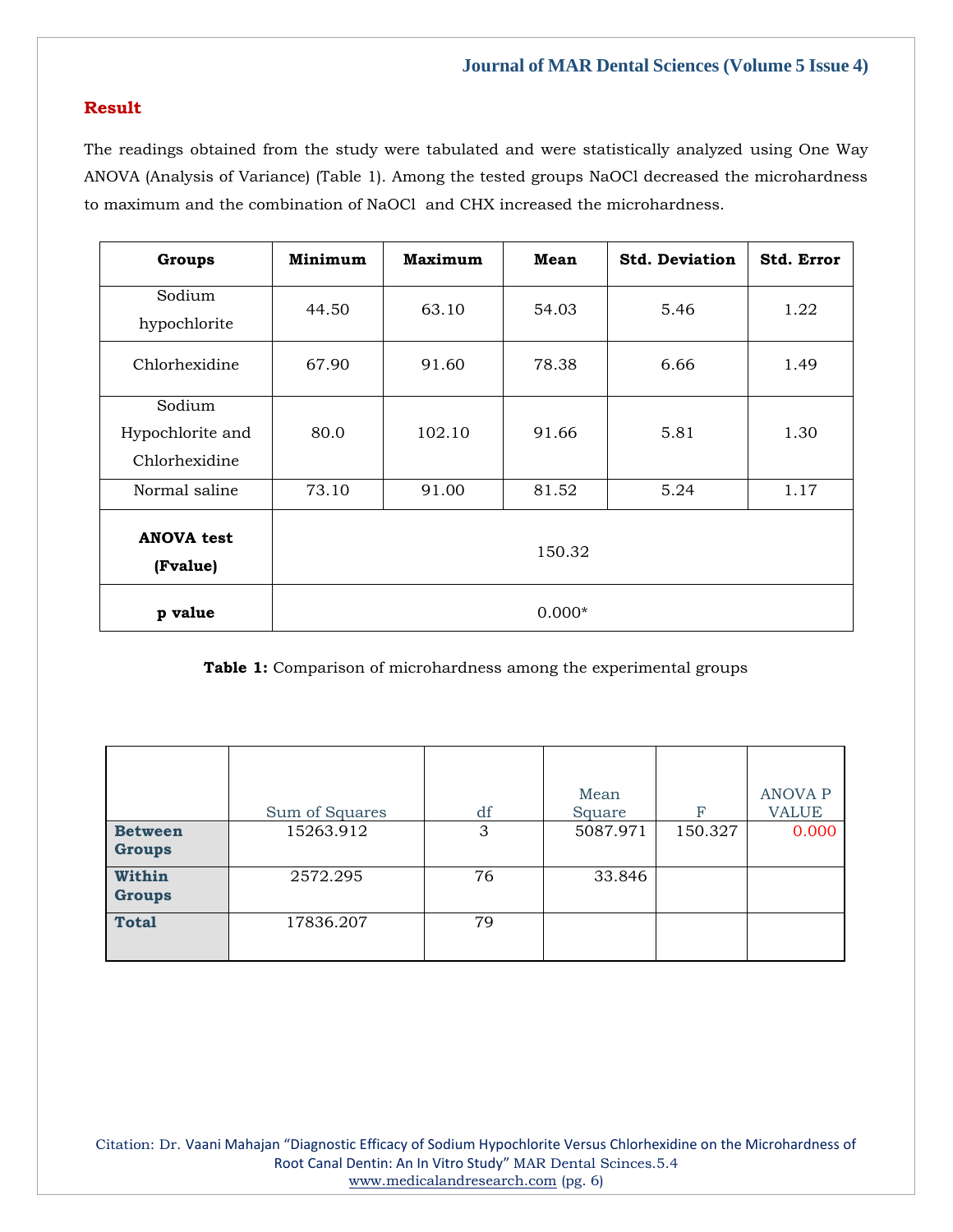# **Discussion**

Microorganism's plays an unequivocal role in the contamination of root canal system and they are unique from other oral infections as they survive in close environment in root canal which is surrounded by hard tissue all around.[18] Endodontic infection occurs when there is caries or traumatic injury to the tooth structure, leading to the ingress of microbes and their byproducts to the apical foramen and periradicular tissues. Several endodontic microorganisms are capable to encroach deep into the lateral and accessory canals, dentinal tubules and pulp space.[19]

Irrigation has a pivot role in the endodontic treatment. During canal preparation, irrigants influences the removal of remaining tissues, microorganisms and dentin fragments through a pumping action.[20] In addition, irrigants prevent hard and soft tissue remnants from accumulating and compressing at the apical end of the root canal and inhibit the leakage of these irritants toward the periapical area.[21] Since, there is no particular solution that is capable of removing all the irritants and smear layer from the root canal, ideal irrigation is achievable by using a blend of two or more appropriate irrigating solutions through a certain sequence.[14]

Massoud et al[22] suggested that after using the chemical solutions in the root canal, there is alteration in the properties of dentin such as permeability, solubility and microhardness and also, proportion of organic and inorganic components of root canals. Microhardness studied as indirect evidence of mineral changes in root canal dentin, such changes may affect the adhesive properties of dentin and strength of root and can cause root fracture.[16]

Sodium hypochlorite is known as the gold standard endodontic irrigant as it is has tissue-dissolving capabilities and an effective antimicrobial agent. Because of the low viscosity, it is easily introduced into the canal, easily available, an acceptable shelf life and inexpensive. With increasing concentration, the antibacterial and tissue dissolution action of hypochlorite also increases, but this is accompanied by an increase in toxicity.[5]

Chlorhexidine is used as a successful chemical substance for disinfection and to clean the root canal during endodontic procedure. It has been utilized as an irrigant or intracanal medicament owing to its biocompatibility, substantivity, lubricating property and rheological action.[14] It does not have unfavorable characteristics like sodium hypochlorite such as taste, odor and severe irritation of periapical tissues, but it is not capable to dissolve the tissue and replace it. Chlorhexidine has the ability to penetrate through microbial cell walls and membrane, cytoplasm, the bacterium and terminates them. This substance can coagulate the intercellular components in high densities.[11] The antimicrobial function of CHX against root pathogens is present in three densities 0.2%, 1%, and 2%available in gel and liquid form.[20]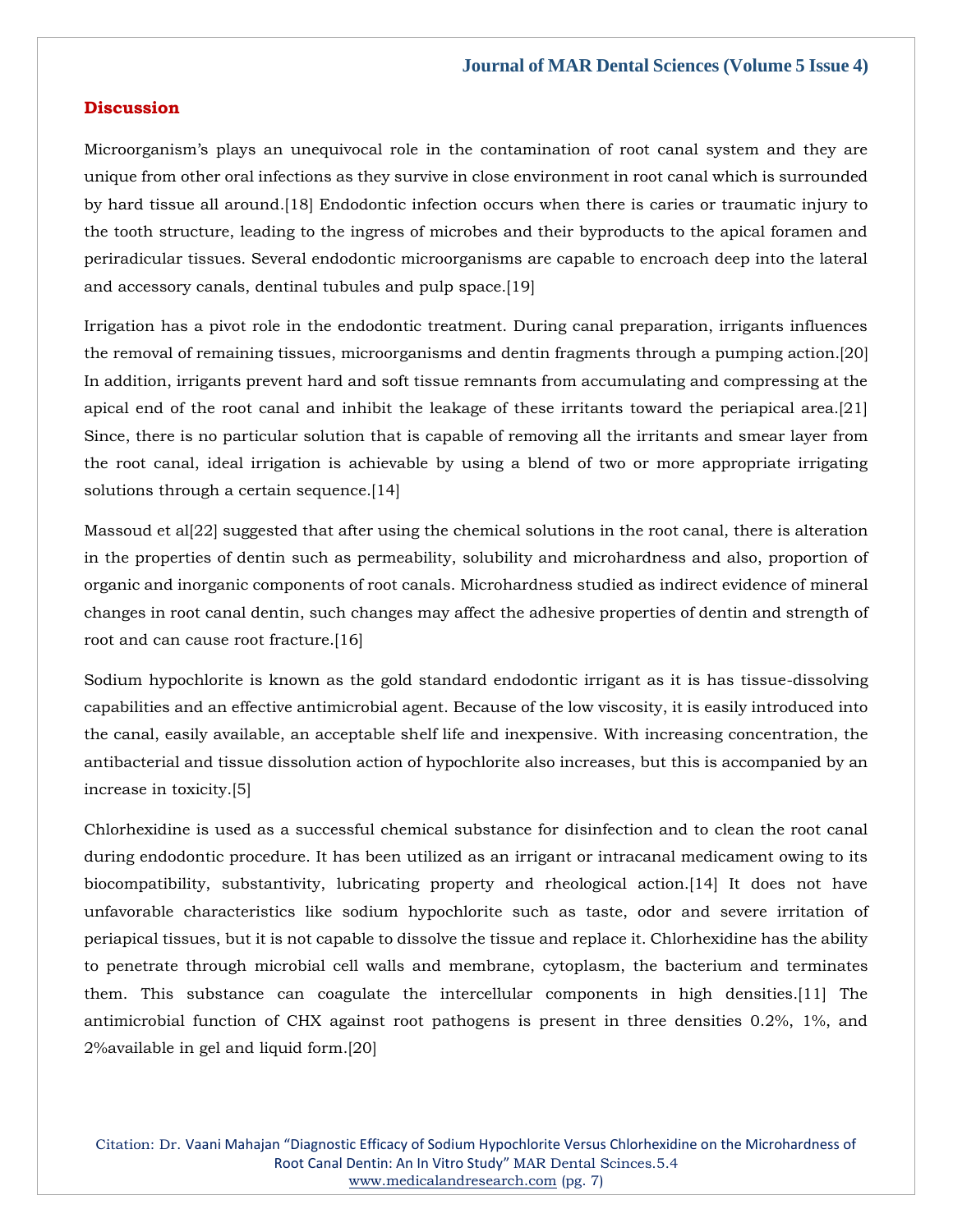Some irrigants will mechanically detach the organic, inorganic and hard tissues and chemically dissolve them while others have antimicrobial action. Therefore, blend of irrigants are used in groups during root canal treatment to get sterile canal space.[3]

It has been suggested that CHX is used as an irrigant and intracanal medicament because of its lower toxicity, comparable antibacterial efficacy and has the advantage of having substantivity when compared with NaOCl. But, it cannot be used as a replacement irrigant of NaOCl, because CHX lacks the tissue dissolution capabilities. Hence, it can be used as a supplemental final irrigation step after NaOCl and EDTA irrigation.[22]

Single rooted tooth were selected for the study. Torabinejad M et al[23] in an in vitro study stated that the absence of complex anatomies and ramifications in experimental studies allows better penetration and action of irrigating solutions.

The longitudinal section of the sample was preferred in the present study which is in accordance with Filho C et al<sup>[24]</sup>, who stated that longitudinal sections show accurate presentation of clinical situations. Also, the irrigants can initially contact the superficial dentin in canal lumen which measures the microhardness of outermost dentin.

The experimental sample was stored in 10% formalin until used. The protocol was followed according to the Centers for Disease Control and Prevention and Milani AS[25] they suggested that 10% formalin does not alter the microhardness of enamel and dentin and can be used for the disinfection of extracted teeth.

According to various studies, micro-hardness decreases when tested from the superficial to deep dentin, because the number of dentinal tubules increases towards the pulp, providing minimal resistance to micro-hardness testing indenter. This is in accordance to Pashley D et al[26], who suggested that there is an inverse correlation existed between micro-hardness of dentin and tubular density.

Camargo CH et al[27] explained that the diameter and number of dentinal tubules are crucial for the penetration of irrigating solutions. Therefore, mid root region was selected for testing as the density of tubules decreases near the central lumen which provides better infilteration of irrgants. Also, the dentin surface is uniform in this area to minimize the effect of the structural variations.

The predominant factors that govern the action of an irrigant are contact time and concentration. An ideal contact time for an irrigant is required for the removal of smear layer and its antibacterial action.[28] The samples were irrigated with solutions for a constant period of 5 minutes in the present study. According to various studies, it has been suggested that irrigants have deleterious effects on root dentin if applied for longer durations.

Ulusoy[29] and Sayin[30] agreed with the fact that the use of root canal irrigants in their microhardness tests for 5 minutes is more realistic, thus simulating clinical practice. Goldberg S et al[17] also added

Citation: Dr. Vaani Mahajan "Diagnostic Efficacy of Sodium Hypochlorite Versus Chlorhexidine on the Microhardness of Root Canal Dentin: An In Vitro Study" MAR Dental Scinces.5.4 [www.medicalandresearch.com](http://www.medicalandresearch.com/) (pg. 8)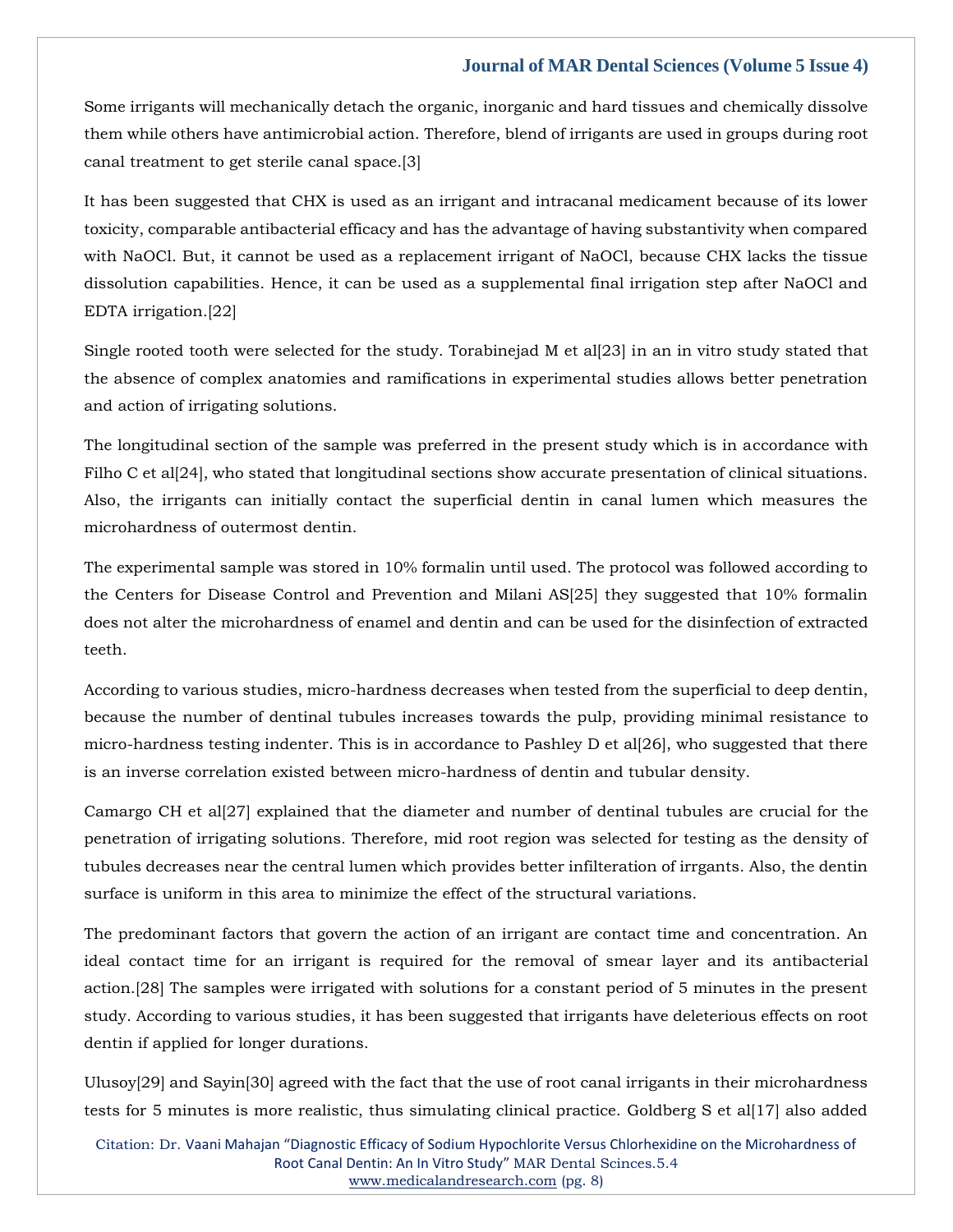that the irrigation period has a crucial effect on the microhardness of dentin and irrigation for 5 minutes did not lead to significant change in the properties of dentin.

In the present study, micropipette was used to deliver the irrigant. According to the manufacturer guidelines to dispense the required volume accurately and precisely in micro liter range micropipette is the best equipment. Das A et al[28] and Pimenta JA et al[5 ] in their study used automated micropipette to deliver the standard volume of irrigant into the root canal of tooth.

In the present study, Vickers is used over knoop due to suitability and practicality for the evaluation of deep dentinal alterations as knoop tester is used for superficial dentin at 0.1mm rather than deep dentin as proposed by Kandil et al[31] Also, Salazar and Gasga et al[32] suggested that Vickers indenter is more useful than Knoop in tooth hardness studies because the indentation produced on a non-flat and square shape surface and the difference in hardness of enamel and dentin, is easily detected.

In the present study, 200 grams of indentation load was applied as suggested by Chuenarrom C et al[33] who stated that high load produces a large impression that is easy to measure the indentation diagonal.

The results showed that NaOCl reduced the mechanical properties of dentin. Birajdar A et al[34] explained that NaOCl disintegrate long peptide chains and chlorinate protein terminal groups, which result in the breakdown of N- chloramines into other species, degrading the organic components of dentin thus, affecting the mechanical properties of root dentin. Also, Kinney et al[35] stated that the decrease in hardness by NaOCl is caused by decrease in stiffness of intertubular dentin matrix caused by heterogeneous distribution of the mineral phase within the collagen matrix. Also Bakr DK et al[16]in his study quoted that NaOCl significantly change the Ca/P ratio of root dentin affecting the hardness profile of dentinal structure. Thus, it could be the reason of reduced microhardness in the samples treated with NaOCl.

Birajdar A et al[34] studied that Chlorhexidine has direct effect on components of dentin structure disrupting the links between collagen fibers and hydroxyapatite crystals causing decrease in dentin microhardness. Whereas, Kulkarni S et al[36] stated that 2% CHX increases the microhardness of dentin due to better preservation of the collagen fibrils of the dentinal surface as it decreases the release of matrix metalloprotienases by protein inhibition action, thus increases dentin strength. Thus, it could be the reason for the increase in the microhardness of dentin for the samples treated with CHX in the present study.

No single irrigant is helpful in the disinfection of infected root canal. Every irrigant has different mechanism of action and beneficiary concerns. For example, if NaOCl removes the organic tissue from the canal then CHX is popular for its substantivity action.[14] So, to acquire the advantages of both the irrigants, combination of NaOCl and CHX was attempted in the present study.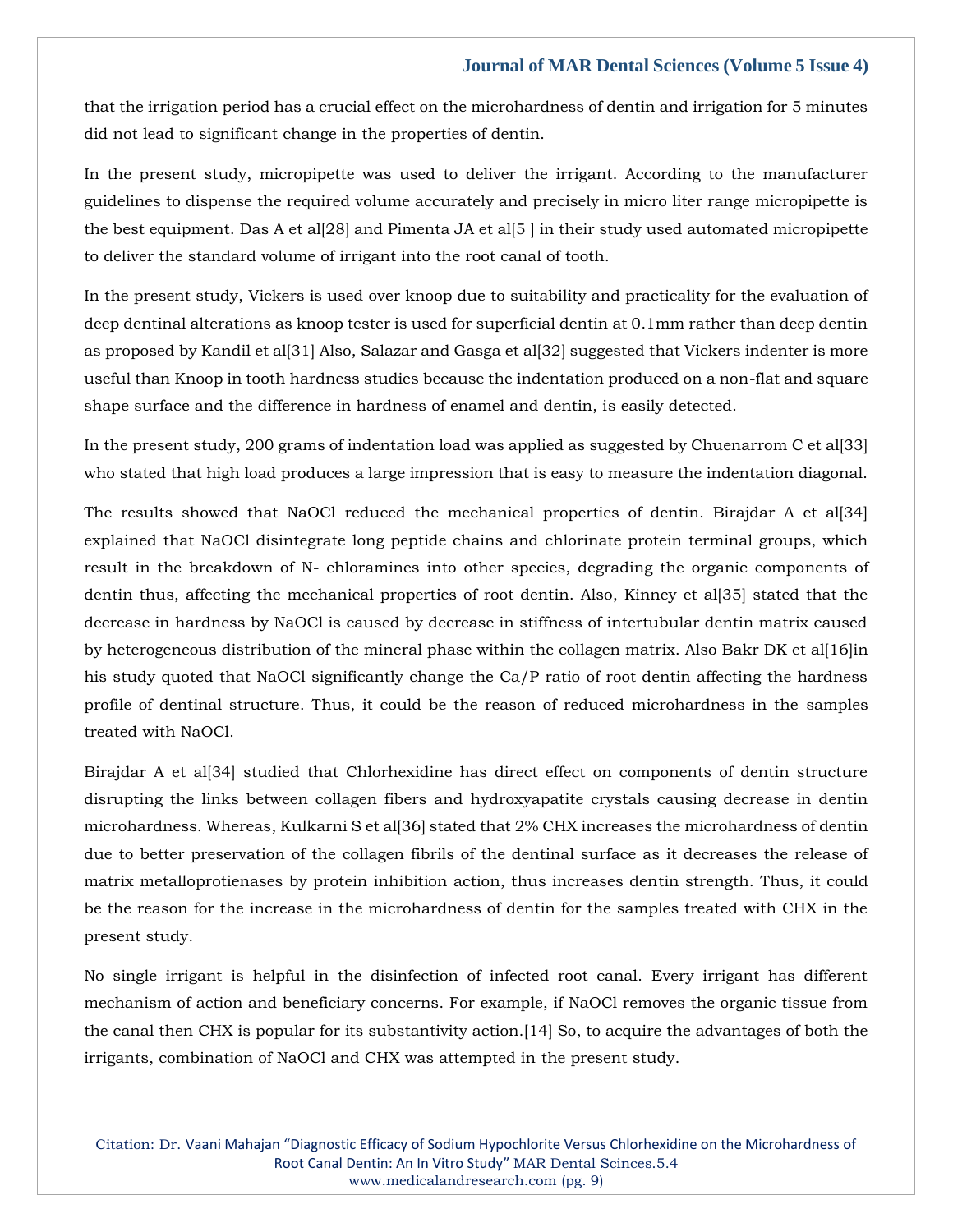The results obtained in the present study may vary substantially from clinical situation. In the present study, large amount of irrigant was used which came in close contact with flat dentinal surface because of the single rooted tooth chosen. This may not be same in vivo conditions where ramifications and multiple root canals are present. Also, the extent to which these irrigants reach may vary. So, many more in vivo studies need to be performed to reach to the conclusion.

It may be concluded from the above study in spite of the limitations that no single irrigant is able to clean the infected root canal. Every single irrigant has its own positives and negatives. So, one should try combinations to get the benefits of each irrigant to obtain successful treatment outcome.

# **Conclusion**

The purpose of present study was to evaluate the alteration in dentinal properties following different irrigating solutions. The readings obtained from the study concluded that:

1. Sodium hypochlorite significantly reduced the microhardness of root dentin followed by chlorhexidine, normal saline and sodium hypochlorite + chlorhexidine.

2. Also, chlorhexidine had more microhardness value than sodium hypochlorite but lesser than normal saline and combination of sodium hypochlorite and chlorhexidine.

3. Normal saline and sodium hypochlorite and chlorhexidine in combination showed maximum increase in the microhardness when compared to other groups.

# **References**

1. [Karunakaran JV, Kumar SS, Kumar M, Chandrasekhar S, Namitha D.](https://www.google.com/search?q=The+effects+of+various+irrigating+solutions+on+intra-radicular+dentinal+surface%3A+An+SEM+analysis&oq=The+effects+of+various+irrigating+solutions+on+intra-radicular+dentinal+surface%3A+An+SEM+analysis&aqs=chrome..69i57.526j0j7&sourceid=chrome&ie=UTF-8) The effects of various irrigating [solutions on intra-radicular dentinal surface: An SEM analysis. J Pharm Bioall Sci. 2012; 4:125-30.](https://www.google.com/search?q=The+effects+of+various+irrigating+solutions+on+intra-radicular+dentinal+surface%3A+An+SEM+analysis&oq=The+effects+of+various+irrigating+solutions+on+intra-radicular+dentinal+surface%3A+An+SEM+analysis&aqs=chrome..69i57.526j0j7&sourceid=chrome&ie=UTF-8)

2. [Duvvi SA , Adarsha M S , Usha H L , Ashwini P , Murthy CS , Shivekshith AK. Comparative assessment](https://www.google.com/search?q=Comparative+assessment+of+different+concentrations+of+sodium+hypochlorite+and+calcium+hypochlorite+on+microhardness+of+root+canal+dentin+-+An+in+vitro+Study&sxsrf=APq-WBtl5E-4vOy92qBqXxlzObV6wVDajg%3A1650536407100&ei=1y9hYvDgBfqY4-EPy5OyiAU&ved=0ahUKEwiwqO-h96T3AhV6zDgGHcuJDFEQ4dUDCA4&oq=Comparative+assessment+of+different+concentrations+of+sodium+hypochlorite+and+calcium+hypochlorite+on+microhardness+of+root+canal+dentin+-+An+in+vitro+Study&gs_lcp=Cgdnd3Mtd2l6EAwyBwgjEOoCECcyBwgjEOoCECcyBwgjEOoCECcyBwgjEOoCECcyBwgjEOoCECcyBwgjEOoCECcyBwgjEOoCECcyBwgjEOoCECcyDQguEMcBENEDEOoCECcyBwgjEOoCECdKBAhBGABKBAhGGABQygNYygNgvAdoAXAAeACAAQCIAQCSAQCYAQCgAQGgAQKwAQrAAQE&sclient=gws-wiz)  [of different concentrations of sodium hypochlorite and calcium hypochlorite on microhardness of root](https://www.google.com/search?q=Comparative+assessment+of+different+concentrations+of+sodium+hypochlorite+and+calcium+hypochlorite+on+microhardness+of+root+canal+dentin+-+An+in+vitro+Study&sxsrf=APq-WBtl5E-4vOy92qBqXxlzObV6wVDajg%3A1650536407100&ei=1y9hYvDgBfqY4-EPy5OyiAU&ved=0ahUKEwiwqO-h96T3AhV6zDgGHcuJDFEQ4dUDCA4&oq=Comparative+assessment+of+different+concentrations+of+sodium+hypochlorite+and+calcium+hypochlorite+on+microhardness+of+root+canal+dentin+-+An+in+vitro+Study&gs_lcp=Cgdnd3Mtd2l6EAwyBwgjEOoCECcyBwgjEOoCECcyBwgjEOoCECcyBwgjEOoCECcyBwgjEOoCECcyBwgjEOoCECcyBwgjEOoCECcyBwgjEOoCECcyDQguEMcBENEDEOoCECcyBwgjEOoCECdKBAhBGABKBAhGGABQygNYygNgvAdoAXAAeACAAQCIAQCSAQCYAQCgAQGgAQKwAQrAAQE&sclient=gws-wiz)  canal dentin - [An in vitro Study. Int J Oral Care Res. 2018; 6\(1\): 54-58.](https://www.google.com/search?q=Comparative+assessment+of+different+concentrations+of+sodium+hypochlorite+and+calcium+hypochlorite+on+microhardness+of+root+canal+dentin+-+An+in+vitro+Study&sxsrf=APq-WBtl5E-4vOy92qBqXxlzObV6wVDajg%3A1650536407100&ei=1y9hYvDgBfqY4-EPy5OyiAU&ved=0ahUKEwiwqO-h96T3AhV6zDgGHcuJDFEQ4dUDCA4&oq=Comparative+assessment+of+different+concentrations+of+sodium+hypochlorite+and+calcium+hypochlorite+on+microhardness+of+root+canal+dentin+-+An+in+vitro+Study&gs_lcp=Cgdnd3Mtd2l6EAwyBwgjEOoCECcyBwgjEOoCECcyBwgjEOoCECcyBwgjEOoCECcyBwgjEOoCECcyBwgjEOoCECcyBwgjEOoCECcyBwgjEOoCECcyDQguEMcBENEDEOoCECcyBwgjEOoCECdKBAhBGABKBAhGGABQygNYygNgvAdoAXAAeACAAQCIAQCSAQCYAQCgAQGgAQKwAQrAAQE&sclient=gws-wiz)

3. [Basrani BR, Manek S, Sodhi RN, Fillery E, Manzur A. Interaction between sodium hypochlorite and](https://www.google.com/search?q=Interaction+between+sodium+hypochlorite+and+chlorhexidine+gluconate.&sxsrf=APq-WBtlMyeBG6nKE7YfOMPM2sbGz-4-AA%3A1650536432488&ei=8C9hYqO4HaTE4-EPoNCpiAI&ved=0ahUKEwij8Pyt96T3AhUk4jgGHSBoCiEQ4dUDCA4&oq=Interaction+between+sodium+hypochlorite+and+chlorhexidine+gluconate.&gs_lcp=Cgdnd3Mtd2l6EAwyBggAEBYQHjoHCCMQ6gIQJzoNCC4QxwEQ0QMQ6gIQJ0oECEEYAEoECEYYAFC1A1i1A2CHB2gBcAF4AIABYYgBYZIBATGYAQCgAQGgAQKwAQrAAQE&sclient=gws-wiz)  [chlorhexidine gluconate. J Endod. 2007; 33\(8\): 966-69.](https://www.google.com/search?q=Interaction+between+sodium+hypochlorite+and+chlorhexidine+gluconate.&sxsrf=APq-WBtlMyeBG6nKE7YfOMPM2sbGz-4-AA%3A1650536432488&ei=8C9hYqO4HaTE4-EPoNCpiAI&ved=0ahUKEwij8Pyt96T3AhUk4jgGHSBoCiEQ4dUDCA4&oq=Interaction+between+sodium+hypochlorite+and+chlorhexidine+gluconate.&gs_lcp=Cgdnd3Mtd2l6EAwyBggAEBYQHjoHCCMQ6gIQJzoNCC4QxwEQ0QMQ6gIQJ0oECEEYAEoECEYYAFC1A1i1A2CHB2gBcAF4AIABYYgBYZIBATGYAQCgAQGgAQKwAQrAAQE&sclient=gws-wiz)

4. [Jaju S, Jaju PP. Newer root canal irrigants in horizon: A review. Int J Dent. 2011; 2011: 851359.](https://www.google.com/search?q=Newer+root+canal+irrigants+in+horizon%3A+A+review&sxsrf=APq-WBuMUQr6FJL4YMNK1QKRE0I0zk4PuQ%3A1650536452575&ei=BDBhYsHYIse94-EP_tyekAU&ved=0ahUKEwjB6sa396T3AhXH3jgGHX6uB1IQ4dUDCA4&oq=Newer+root+canal+irrigants+in+horizon%3A+A+review&gs_lcp=Cgdnd3Mtd2l6EAw6BwgjEOoCECdKBAhBGABKBAhGGABQlANYlANg7wZoAXABeACAAX-IAX-SAQMwLjGYAQCgAQGgAQKwAQrAAQE&sclient=gws-wiz)

5. [Wright PP, Kahler B Walsh LJ. Alkaline Sodium Hypochlorite Irrigant and Its Chemical Interactions.](https://www.google.com/search?q=Alkaline+Sodium+Hypochlorite+Irrigant+and+Its+Chemical+Interactions&sxsrf=APq-WBs8dkLTNGYvQmblPoX6bzh4FGxohw%3A1650536495004&ei=LjBhYryAPfC94-EP_4iNgAM&ved=0ahUKEwi8z-TL96T3AhXw3jgGHX9EAzAQ4dUDCA4&oq=Alkaline+Sodium+Hypochlorite+Irrigant+and+Its+Chemical+Interactions&gs_lcp=Cgdnd3Mtd2l6EAwyBggAEBYQHjoHCCMQ6gIQJ0oECEEYAEoECEYYAFD2Alj2AmC5BmgBcAF4AIABaogBapIBAzAuMZgBAKABAaABArABCsABAQ&sclient=gws-wiz)  [Materials. 2017; 2017:10101147.](https://www.google.com/search?q=Alkaline+Sodium+Hypochlorite+Irrigant+and+Its+Chemical+Interactions&sxsrf=APq-WBs8dkLTNGYvQmblPoX6bzh4FGxohw%3A1650536495004&ei=LjBhYryAPfC94-EP_4iNgAM&ved=0ahUKEwi8z-TL96T3AhXw3jgGHX9EAzAQ4dUDCA4&oq=Alkaline+Sodium+Hypochlorite+Irrigant+and+Its+Chemical+Interactions&gs_lcp=Cgdnd3Mtd2l6EAwyBggAEBYQHjoHCCMQ6gIQJ0oECEEYAEoECEYYAFD2Alj2AmC5BmgBcAF4AIABaogBapIBAzAuMZgBAKABAaABArABCsABAQ&sclient=gws-wiz)

Citation: Dr. Vaani Mahajan "Diagnostic Efficacy of Sodium Hypochlorite Versus Chlorhexidine on the Microhardness of Root Canal Dentin: An In Vitro Study" MAR Dental Scinces.5.4 [www.medicalandresearch.com](http://www.medicalandresearch.com/) (pg. 10)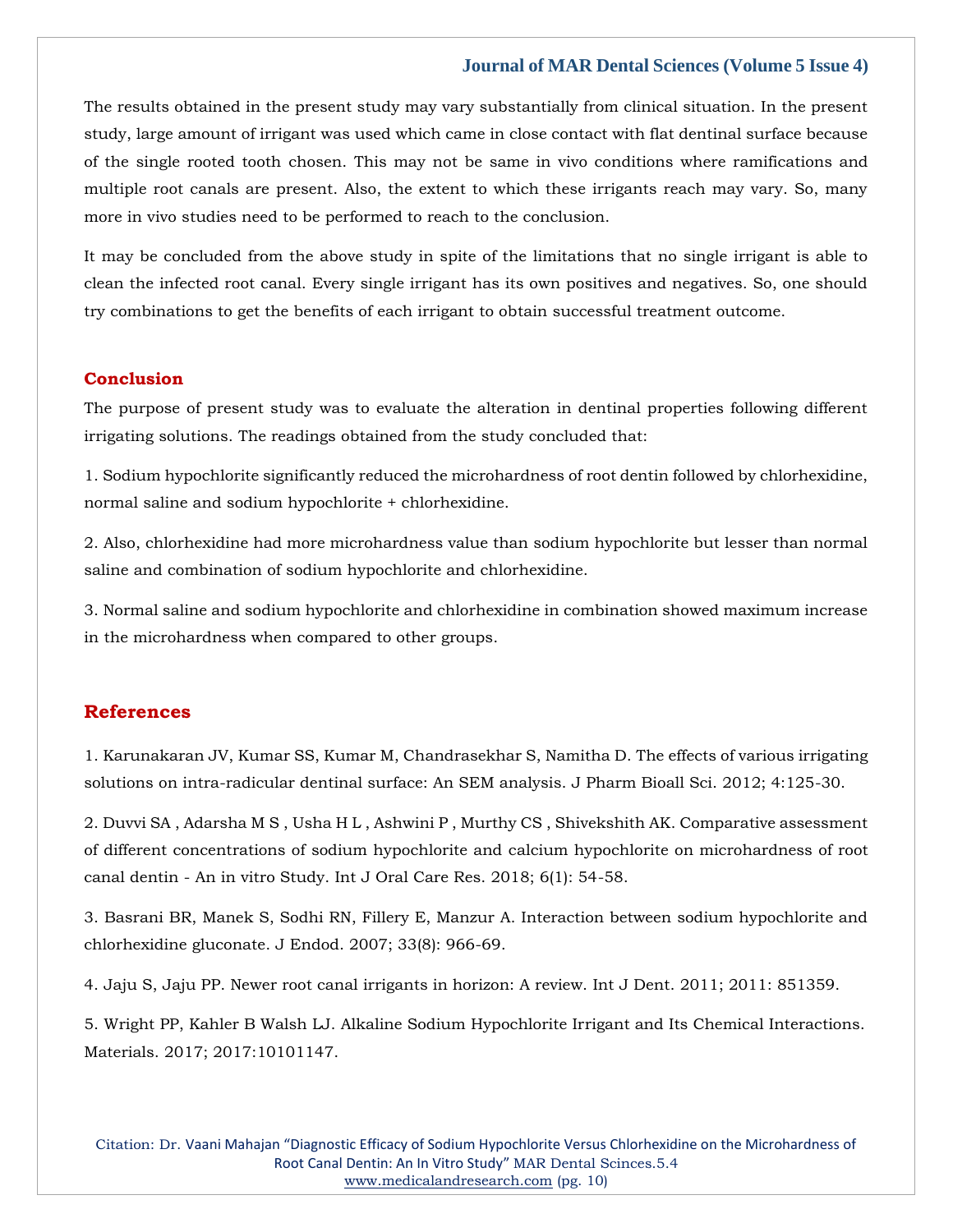6. [Zaparolli D, Saquy PC, Cruz-Filho AM. Effect of sodium hypochlorite and EDTA irrigation, individually](https://www.google.com/search?q=Effect+of+sodium+hypochlorite+and+EDTA+irrigation%2C+individually+and+in+alternation%2C+on+dentin+microhardness+at+the+furcation+area+of+mandibular+molars.+&sxsrf=APq-WBtPWheIMaQUr9GqmYoGvPBjqevdzw%3A1650536511064&ei=PzBhYu7AA-SF4-EPiLSqyA0&ved=0ahUKEwiu3LjT96T3AhXkwjgGHQiaCtkQ4dUDCA4&oq=Effect+of+sodium+hypochlorite+and+EDTA+irrigation%2C+individually+and+in+alternation%2C+on+dentin+microhardness+at+the+furcation+area+of+mandibular+molars.+&gs_lcp=Cgdnd3Mtd2l6EAwyBwgjEOoCECcyBwgjEOoCECcyBwgjEOoCECcyBwgjEOoCECcyBwgjEOoCECcyBwgjEOoCECcyBwgjEOoCECcyBwgjEOoCECcyBwgjEOoCECcyBwgjEOoCECdKBAhBGABKBAhGGABQxQNYxQNgiAloAXABeACAAQCIAQCSAQCYAQCgAQGgAQKwAQrAAQE&sclient=gws-wiz)  [and in alternation, on dentin microhardness at the furcation area of mandibular molars. J Braz Dent.](https://www.google.com/search?q=Effect+of+sodium+hypochlorite+and+EDTA+irrigation%2C+individually+and+in+alternation%2C+on+dentin+microhardness+at+the+furcation+area+of+mandibular+molars.+&sxsrf=APq-WBtPWheIMaQUr9GqmYoGvPBjqevdzw%3A1650536511064&ei=PzBhYu7AA-SF4-EPiLSqyA0&ved=0ahUKEwiu3LjT96T3AhXkwjgGHQiaCtkQ4dUDCA4&oq=Effect+of+sodium+hypochlorite+and+EDTA+irrigation%2C+individually+and+in+alternation%2C+on+dentin+microhardness+at+the+furcation+area+of+mandibular+molars.+&gs_lcp=Cgdnd3Mtd2l6EAwyBwgjEOoCECcyBwgjEOoCECcyBwgjEOoCECcyBwgjEOoCECcyBwgjEOoCECcyBwgjEOoCECcyBwgjEOoCECcyBwgjEOoCECcyBwgjEOoCECcyBwgjEOoCECdKBAhBGABKBAhGGABQxQNYxQNgiAloAXABeACAAQCIAQCSAQCYAQCgAQGgAQKwAQrAAQE&sclient=gws-wiz)  [2012; 23\(6\):654-58.](https://www.google.com/search?q=Effect+of+sodium+hypochlorite+and+EDTA+irrigation%2C+individually+and+in+alternation%2C+on+dentin+microhardness+at+the+furcation+area+of+mandibular+molars.+&sxsrf=APq-WBtPWheIMaQUr9GqmYoGvPBjqevdzw%3A1650536511064&ei=PzBhYu7AA-SF4-EPiLSqyA0&ved=0ahUKEwiu3LjT96T3AhXkwjgGHQiaCtkQ4dUDCA4&oq=Effect+of+sodium+hypochlorite+and+EDTA+irrigation%2C+individually+and+in+alternation%2C+on+dentin+microhardness+at+the+furcation+area+of+mandibular+molars.+&gs_lcp=Cgdnd3Mtd2l6EAwyBwgjEOoCECcyBwgjEOoCECcyBwgjEOoCECcyBwgjEOoCECcyBwgjEOoCECcyBwgjEOoCECcyBwgjEOoCECcyBwgjEOoCECcyBwgjEOoCECcyBwgjEOoCECdKBAhBGABKBAhGGABQxQNYxQNgiAloAXABeACAAQCIAQCSAQCYAQCgAQGgAQKwAQrAAQE&sclient=gws-wiz)

7. [Abraham S, James DR, Venugopal M. Endodontic irrigants: A comprehensive review. Int J Pharm Sci.](https://www.google.com/search?q=.+Endodontic+irrigants%3A+A+comprehensive+review&sxsrf=APq-WBuPKe0A8PFE8xPvovFfangLITmTTQ%3A1650536560146&ei=cDBhYv_JCLWI4-EPp62-sA4&ved=0ahUKEwj_wezq96T3AhU1xDgGHaeWD-YQ4dUDCA4&oq=.+Endodontic+irrigants%3A+A+comprehensive+review&gs_lcp=Cgdnd3Mtd2l6EAwyBwgjEOoCECcyBwgjEOoCECcyBwgjEOoCECcyBwgjEOoCECcyBwgjEOoCECcyBwgjEOoCECcyBwgjEOoCECcyBwgjEOoCECcyBwgjEOoCECcyBwgjEOoCECdKBAhBGABKBAhGGABQngNYngNg2QZoAXABeACAAQCIAQCSAQCYAQCgAQGgAQKwAQrAAQE&sclient=gws-wiz)  [2015; 7\(1\): 5-9.](https://www.google.com/search?q=.+Endodontic+irrigants%3A+A+comprehensive+review&sxsrf=APq-WBuPKe0A8PFE8xPvovFfangLITmTTQ%3A1650536560146&ei=cDBhYv_JCLWI4-EPp62-sA4&ved=0ahUKEwj_wezq96T3AhU1xDgGHaeWD-YQ4dUDCA4&oq=.+Endodontic+irrigants%3A+A+comprehensive+review&gs_lcp=Cgdnd3Mtd2l6EAwyBwgjEOoCECcyBwgjEOoCECcyBwgjEOoCECcyBwgjEOoCECcyBwgjEOoCECcyBwgjEOoCECcyBwgjEOoCECcyBwgjEOoCECcyBwgjEOoCECcyBwgjEOoCECdKBAhBGABKBAhGGABQngNYngNg2QZoAXABeACAAQCIAQCSAQCYAQCgAQGgAQKwAQrAAQE&sclient=gws-wiz)

8. [Clarkson RM, Moule AJ. Sodium hypochlorite and its use as an endodontic irrigant.](https://www.google.com/search?q=Sodium+hypochlorite+and+its+use+as+an+endodontic+irrigant&sxsrf=APq-WBte8R90jSpea-CJ8qxq5ZWdUxenAQ%3A1650536649642&ei=yTBhYvvvJvef4-EP_Ka80A8&ved=0ahUKEwi7-MKV-KT3AhX3zzgGHXwTD_oQ4dUDCA4&oq=Sodium+hypochlorite+and+its+use+as+an+endodontic+irrigant&gs_lcp=Cgdnd3Mtd2l6EAwyBggAEBYQHjoHCCMQ6gIQJ0oECEEYAEoECEYYAFCjAlijAmC-BWgBcAF4AIABbYgBbZIBAzAuMZgBAKABAaABArABCsABAQ&sclient=gws-wiz) Aust. Dent. J. [1998; 43\(4\): 1-7.](https://www.google.com/search?q=Sodium+hypochlorite+and+its+use+as+an+endodontic+irrigant&sxsrf=APq-WBte8R90jSpea-CJ8qxq5ZWdUxenAQ%3A1650536649642&ei=yTBhYvvvJvef4-EP_Ka80A8&ved=0ahUKEwi7-MKV-KT3AhX3zzgGHXwTD_oQ4dUDCA4&oq=Sodium+hypochlorite+and+its+use+as+an+endodontic+irrigant&gs_lcp=Cgdnd3Mtd2l6EAwyBggAEBYQHjoHCCMQ6gIQJ0oECEEYAEoECEYYAFCjAlijAmC-BWgBcAF4AIABbYgBbZIBAzAuMZgBAKABAaABArABCsABAQ&sclient=gws-wiz)

9. [Kandaswamy D, Babu VN. Root canal irrigants. J Conserv Dent 2010; 13\(4\): 256](https://www.google.com/search?q=Root+canal+irrigants&sxsrf=APq-WBtl1BHh0jBG-mNgxHkrr_7Ij_kKsw%3A1650537027990&ei=QzJhYqTzO_CE4-EP3ZOEkAE&ved=0ahUKEwjkoPfJ-aT3AhVwwjgGHd0JARIQ4dUDCA4&oq=Root+canal+irrigants&gs_lcp=Cgdnd3Mtd2l6EAwyBQgAEIAEMgUIABCABDIFCAAQgAQyCggAEIAEEIcCEBQyBQgAEIAEMgoIABCABBCHAhAUMgUIABCABDIFCAAQgAQyBQgAEIAEOgcIIxDqAhAnSgQIQRgASgQIRhgAUOoCWOoCYJ0GaAFwAXgAgAFfiAFfkgEBMZgBAKABAaABArABCsABAQ&sclient=gws-wiz)–264.

10. Susan S. Chlorhexidine as an Irrigant in endodontics - [A review. J Pharm Sci. 2016; 8\(8\): 772-74.](https://www.google.com/search?q=Chlorhexidine+as+an+Irrigant+in+endodontics+-+A+review&sxsrf=APq-WBss2DvlDInO6zoA8xOkm5xdYpNjpg%3A1650537040029&ei=UDJhYum2AY-T4-EPx422wAw&ved=0ahUKEwjpntbP-aT3AhWPyTgGHceGDcgQ4dUDCA4&oq=Chlorhexidine+as+an+Irrigant+in+endodontics+-+A+review&gs_lcp=Cgdnd3Mtd2l6EAwyCAghEBYQHRAeOgcIIxDqAhAnSgQIQRgASgQIRhgAUL4CWL4CYJAGaAFwAXgAgAFiiAFikgEBMZgBAKABAaABArABCsABAQ&sclient=gws-wiz)

11. [Bashetty K, Hegde J. Comparison of 2% chlorhexidine and 5.25% sodium hypochlorite irrigating](https://www.google.com/search?q=Comparison+of+2%25+chlorhexidine+and+5.25%25+sodium+hypochlorite+irrigating+solutions+on+postoperative+pain%3A+A+randomized+clinical+trial.+&sxsrf=APq-WBsStVudezavETv7qTdzj4_E1QSLyA%3A1650537057369&ei=YTJhYoKdFumM4-EP4dC28Ao&ved=0ahUKEwjC0fjX-aT3AhVpxjgGHWGoDa4Q4dUDCA4&oq=Comparison+of+2%25+chlorhexidine+and+5.25%25+sodium+hypochlorite+irrigating+solutions+on+postoperative+pain%3A+A+randomized+clinical+trial.+&gs_lcp=Cgdnd3Mtd2l6EAwyBwgjEOoCECcyBwgjEOoCECcyBwgjEOoCECcyBwgjEOoCECcyBwgjEOoCECcyBwgjEOoCECcyBwgjEOoCECcyBwgjEOoCECcyBwgjEOoCECcyBwgjEOoCECdKBAhBGABKBAhGGABQigJYigJgxwhoAXABeACAAQCIAQCSAQCYAQCgAQGgAQKwAQrAAQE&sclient=gws-wiz)  [solutions on postoperative pain: A randomized clinical trial. Indian J Dent Res. 2010; 21\(4\): 523-27.](https://www.google.com/search?q=Comparison+of+2%25+chlorhexidine+and+5.25%25+sodium+hypochlorite+irrigating+solutions+on+postoperative+pain%3A+A+randomized+clinical+trial.+&sxsrf=APq-WBsStVudezavETv7qTdzj4_E1QSLyA%3A1650537057369&ei=YTJhYoKdFumM4-EP4dC28Ao&ved=0ahUKEwjC0fjX-aT3AhVpxjgGHWGoDa4Q4dUDCA4&oq=Comparison+of+2%25+chlorhexidine+and+5.25%25+sodium+hypochlorite+irrigating+solutions+on+postoperative+pain%3A+A+randomized+clinical+trial.+&gs_lcp=Cgdnd3Mtd2l6EAwyBwgjEOoCECcyBwgjEOoCECcyBwgjEOoCECcyBwgjEOoCECcyBwgjEOoCECcyBwgjEOoCECcyBwgjEOoCECcyBwgjEOoCECcyBwgjEOoCECcyBwgjEOoCECdKBAhBGABKBAhGGABQigJYigJgxwhoAXABeACAAQCIAQCSAQCYAQCgAQGgAQKwAQrAAQE&sclient=gws-wiz)

[12. Mohammadi Z. Chlorhexidine gluconate: its properties and applications in endodontics. Iran Endod](https://www.google.com/search?q=Chlorhexidine+gluconate%3A+its+properties+and+applications+in+endodontics&sxsrf=APq-WBtgIIS3jO6PuednuGRc8PKoinLTnw%3A1650537071322&ei=bzJhYrqqE5ae4-EPkbiqoAQ&ved=0ahUKEwj6ncze-aT3AhUWzzgGHRGcCkQQ4dUDCA4&oq=Chlorhexidine+gluconate%3A+its+properties+and+applications+in+endodontics&gs_lcp=Cgdnd3Mtd2l6EAwyBggAEBYQHjoHCCMQ6gIQJ0oECEEYAEoECEYYAFDSAljSAmCEBmgBcAF4AIABZIgBZJIBAzAuMZgBAKABAaABArABCsABAQ&sclient=gws-wiz)  [J. 2008; 2\(4\): 113](https://www.google.com/search?q=Chlorhexidine+gluconate%3A+its+properties+and+applications+in+endodontics&sxsrf=APq-WBtgIIS3jO6PuednuGRc8PKoinLTnw%3A1650537071322&ei=bzJhYrqqE5ae4-EPkbiqoAQ&ved=0ahUKEwj6ncze-aT3AhUWzzgGHRGcCkQQ4dUDCA4&oq=Chlorhexidine+gluconate%3A+its+properties+and+applications+in+endodontics&gs_lcp=Cgdnd3Mtd2l6EAwyBggAEBYQHjoHCCMQ6gIQJ0oECEEYAEoECEYYAFDSAljSAmCEBmgBcAF4AIABZIgBZJIBAzAuMZgBAKABAaABArABCsABAQ&sclient=gws-wiz)–25.

[13. Gomes BPF, Vianna ME, Zaia AA, Almeida JFA, Filho FJS, Ferra CCR. Chlorhexidine in endodontics.](https://www.google.com/search?q=Chlorhexidine+in+endodontics&sxsrf=APq-WBtj5dK_WMzZtrMSc7qQdeIhQ-oeoA%3A1650537085108&ei=fTJhYueRBoaK4-EPspC0wAg&ved=0ahUKEwinxJXl-aT3AhUGxTgGHTIIDYgQ4dUDCA4&oq=Chlorhexidine+in+endodontics&gs_lcp=Cgdnd3Mtd2l6EAwyBQgAEIAEMgUIABCABDIGCAAQFhAeMgYIABAWEB4yBggAEBYQHjoHCCMQ6gIQJ0oECEEYAEoECEYYAFDcAVjcAWC_BWgBcAF4AIABYYgBYZIBATGYAQCgAQGgAQKwAQrAAQE&sclient=gws-wiz)  [Braz Dent J. 2013; 24\(2\): 89-90.](https://www.google.com/search?q=Chlorhexidine+in+endodontics&sxsrf=APq-WBtj5dK_WMzZtrMSc7qQdeIhQ-oeoA%3A1650537085108&ei=fTJhYueRBoaK4-EPspC0wAg&ved=0ahUKEwinxJXl-aT3AhUGxTgGHTIIDYgQ4dUDCA4&oq=Chlorhexidine+in+endodontics&gs_lcp=Cgdnd3Mtd2l6EAwyBQgAEIAEMgUIABCABDIGCAAQFhAeMgYIABAWEB4yBggAEBYQHjoHCCMQ6gIQJ0oECEEYAEoECEYYAFDcAVjcAWC_BWgBcAF4AIABYYgBYZIBATGYAQCgAQGgAQKwAQrAAQE&sclient=gws-wiz)

[14. Tartari T, Wichnieski C, Bachmann L, Jafelicci M, Silva RM,Letra A et al. Effect of the combination](https://www.google.com/search?q=Effect+of+the+combination+of+several+irrigants+on+dentine+surface+properties%2C+adsorption+of+chlorhexidine+and+adhesion+of+microorganisms+to+dentine.&sxsrf=APq-WBs11ODA5DkvkRAjNy1ri6yIbzlKxQ%3A1650537099005&ei=ijJhYv3uPPGY4-EPiNuL0AM&ved=0ahUKEwj92-Xr-aT3AhVxzDgGHYjtAjoQ4dUDCA4&oq=Effect+of+the+combination+of+several+irrigants+on+dentine+surface+properties%2C+adsorption+of+chlorhexidine+and+adhesion+of+microorganisms+to+dentine.&gs_lcp=Cgdnd3Mtd2l6EAwyBwgjEOoCECcyBwgjEOoCECcyBwgjEOoCECcyBwgjEOoCECcyBwgjEOoCECcyBwgjEOoCECcyBwgjEOoCECcyBwgjEOoCECcyBwgjEOoCECcyBwgjEOoCECdKBAhBGABKBAhGGABQ5gJY5gJg6wdoAXABeACAAQCIAQCSAQCYAQCgAQGgAQKwAQrAAQE&sclient=gws-wiz)  [of several irrigants on dentine surface properties, adsorption of chlorhexidine and adhesion of](https://www.google.com/search?q=Effect+of+the+combination+of+several+irrigants+on+dentine+surface+properties%2C+adsorption+of+chlorhexidine+and+adhesion+of+microorganisms+to+dentine.&sxsrf=APq-WBs11ODA5DkvkRAjNy1ri6yIbzlKxQ%3A1650537099005&ei=ijJhYv3uPPGY4-EPiNuL0AM&ved=0ahUKEwj92-Xr-aT3AhVxzDgGHYjtAjoQ4dUDCA4&oq=Effect+of+the+combination+of+several+irrigants+on+dentine+surface+properties%2C+adsorption+of+chlorhexidine+and+adhesion+of+microorganisms+to+dentine.&gs_lcp=Cgdnd3Mtd2l6EAwyBwgjEOoCECcyBwgjEOoCECcyBwgjEOoCECcyBwgjEOoCECcyBwgjEOoCECcyBwgjEOoCECcyBwgjEOoCECcyBwgjEOoCECcyBwgjEOoCECcyBwgjEOoCECdKBAhBGABKBAhGGABQ5gJY5gJg6wdoAXABeACAAQCIAQCSAQCYAQCgAQGgAQKwAQrAAQE&sclient=gws-wiz)  [microorganisms to dentine. Int Endod J. 2018; 51\(12\): 1420-33.](https://www.google.com/search?q=Effect+of+the+combination+of+several+irrigants+on+dentine+surface+properties%2C+adsorption+of+chlorhexidine+and+adhesion+of+microorganisms+to+dentine.&sxsrf=APq-WBs11ODA5DkvkRAjNy1ri6yIbzlKxQ%3A1650537099005&ei=ijJhYv3uPPGY4-EPiNuL0AM&ved=0ahUKEwj92-Xr-aT3AhVxzDgGHYjtAjoQ4dUDCA4&oq=Effect+of+the+combination+of+several+irrigants+on+dentine+surface+properties%2C+adsorption+of+chlorhexidine+and+adhesion+of+microorganisms+to+dentine.&gs_lcp=Cgdnd3Mtd2l6EAwyBwgjEOoCECcyBwgjEOoCECcyBwgjEOoCECcyBwgjEOoCECcyBwgjEOoCECcyBwgjEOoCECcyBwgjEOoCECcyBwgjEOoCECcyBwgjEOoCECcyBwgjEOoCECdKBAhBGABKBAhGGABQ5gJY5gJg6wdoAXABeACAAQCIAQCSAQCYAQCgAQGgAQKwAQrAAQE&sclient=gws-wiz)

[15. Rath PP, Yiu CK, Matinlinna JP, Kishen A, Neelakantan P. The effect of root canal irrigants on dentin:](https://www.google.com/search?q=Effect+of+the+combination+of+several+irrigants+on+dentine+surface+properties%2C+adsorption+of+chlorhexidine+and+adhesion+of+microorganisms+to+dentine.&sxsrf=APq-WBs11ODA5DkvkRAjNy1ri6yIbzlKxQ%3A1650537099005&ei=ijJhYv3uPPGY4-EPiNuL0AM&ved=0ahUKEwj92-Xr-aT3AhVxzDgGHYjtAjoQ4dUDCA4&oq=Effect+of+the+combination+of+several+irrigants+on+dentine+surface+properties%2C+adsorption+of+chlorhexidine+and+adhesion+of+microorganisms+to+dentine.&gs_lcp=Cgdnd3Mtd2l6EAwyBwgjEOoCECcyBwgjEOoCECcyBwgjEOoCECcyBwgjEOoCECcyBwgjEOoCECcyBwgjEOoCECcyBwgjEOoCECcyBwgjEOoCECcyBwgjEOoCECcyBwgjEOoCECdKBAhBGABKBAhGGABQ5gJY5gJg6wdoAXABeACAAQCIAQCSAQCYAQCgAQGgAQKwAQrAAQE&sclient=gws-wiz)  [a focused review. Restor Dent Endod. 2020; 45\(3\): 1-11.](https://www.google.com/search?q=Effect+of+the+combination+of+several+irrigants+on+dentine+surface+properties%2C+adsorption+of+chlorhexidine+and+adhesion+of+microorganisms+to+dentine.&sxsrf=APq-WBs11ODA5DkvkRAjNy1ri6yIbzlKxQ%3A1650537099005&ei=ijJhYv3uPPGY4-EPiNuL0AM&ved=0ahUKEwj92-Xr-aT3AhVxzDgGHYjtAjoQ4dUDCA4&oq=Effect+of+the+combination+of+several+irrigants+on+dentine+surface+properties%2C+adsorption+of+chlorhexidine+and+adhesion+of+microorganisms+to+dentine.&gs_lcp=Cgdnd3Mtd2l6EAwyBwgjEOoCECcyBwgjEOoCECcyBwgjEOoCECcyBwgjEOoCECcyBwgjEOoCECcyBwgjEOoCECcyBwgjEOoCECcyBwgjEOoCECcyBwgjEOoCECcyBwgjEOoCECdKBAhBGABKBAhGGABQ5gJY5gJg6wdoAXABeACAAQCIAQCSAQCYAQCgAQGgAQKwAQrAAQE&sclient=gws-wiz)

[16. Bakr DK, Saleem SS, Amin BK. Effect of sodium hypochlorite, chlorhexidin and EDTA on dentin](https://www.google.com/search?q=Effect+of+sodium+hypochlorite%2C+chlorhexidin+and+EDTA+on+dentin+microhardness.&sxsrf=APq-WBs0XFRPZAPefkSYmiOzOL5xiEm3zw%3A1650537144728&ei=uDJhYu-PLPef4-EP_Ka80A8&ved=0ahUKEwjvy8yB-qT3AhX3zzgGHXwTD_oQ4dUDCA4&oq=Effect+of+sodium+hypochlorite%2C+chlorhexidin+and+EDTA+on+dentin+microhardness.&gs_lcp=Cgdnd3Mtd2l6EAw6BwgjEOoCECdKBAhBGABKBAhGGABQ4wJY4wJgnQZoAXAAeACAAW6IAW6SAQMwLjGYAQCgAQGgAQKwAQrAAQE&sclient=gws-wiz)  [microhardness. Zanco J Med Sci. 2016; 20\(1\): 1175-79.](https://www.google.com/search?q=Effect+of+sodium+hypochlorite%2C+chlorhexidin+and+EDTA+on+dentin+microhardness.&sxsrf=APq-WBs0XFRPZAPefkSYmiOzOL5xiEm3zw%3A1650537144728&ei=uDJhYu-PLPef4-EP_Ka80A8&ved=0ahUKEwjvy8yB-qT3AhX3zzgGHXwTD_oQ4dUDCA4&oq=Effect+of+sodium+hypochlorite%2C+chlorhexidin+and+EDTA+on+dentin+microhardness.&gs_lcp=Cgdnd3Mtd2l6EAw6BwgjEOoCECdKBAhBGABKBAhGGABQ4wJY4wJgnQZoAXAAeACAAW6IAW6SAQMwLjGYAQCgAQGgAQKwAQrAAQE&sclient=gws-wiz)

[17. Goldberg IS, Maree M, Liberman R, Heling I. Effect of sodium hypochlorite on dentin microhardness.](https://www.google.com/search?q=Effect+of+sodium+hypochlorite+on+dentin+microhardness&sxsrf=APq-WBuQLeNCegsnU7czgKxiv1rd5rIRuw%3A1650537213837&ei=_TJhYsvjMtWa4-EPn8mdwAw&ved=0ahUKEwiL1sai-qT3AhVVzTgGHZ9kB8gQ4dUDCA4&oq=Effect+of+sodium+hypochlorite+on+dentin+microhardness&gs_lcp=Cgdnd3Mtd2l6EAwyBggAEBYQHjoHCCMQ6gIQJ0oECEEYAEoECEYYAFCfAlifAmDLBWgBcAB4AIABc4gBc5IBAzAuMZgBAKABAaABArABCsABAQ&sclient=gws-wiz)  [J Endod. 2004; 30\(12\): 880-82.](https://www.google.com/search?q=Effect+of+sodium+hypochlorite+on+dentin+microhardness&sxsrf=APq-WBuQLeNCegsnU7czgKxiv1rd5rIRuw%3A1650537213837&ei=_TJhYsvjMtWa4-EPn8mdwAw&ved=0ahUKEwiL1sai-qT3AhVVzTgGHZ9kB8gQ4dUDCA4&oq=Effect+of+sodium+hypochlorite+on+dentin+microhardness&gs_lcp=Cgdnd3Mtd2l6EAwyBggAEBYQHjoHCCMQ6gIQJ0oECEEYAEoECEYYAFCfAlifAmDLBWgBcAB4AIABc4gBc5IBAzAuMZgBAKABAaABArABCsABAQ&sclient=gws-wiz)

18. Siqueira JF, Rocas IN. Distinctive features [of the microbiota associated with different forms of apical](https://www.google.com/search?q=Distinctive+features+of+the+microbiota+associated+with+different+forms+of+apical+periodontitis.+&sxsrf=APq-WBuT2v8iIV1bWSaYxc0uSPC36vaN2A%3A1650537242494&ei=GjNhYrHpHc2K4-EPjMmGiAo&ved=0ahUKEwix3puw-qT3AhVNxTgGHYykAaEQ4dUDCA4&oq=Distinctive+features+of+the+microbiota+associated+with+different+forms+of+apical+periodontitis.+&gs_lcp=Cgdnd3Mtd2l6EAw6BwgjEOoCECdKBAhBGABKBAhGGABQrQNYrQNgnwZoAXABeACAAVqIAVqSAQExmAEAoAEBoAECsAEKwAEB&sclient=gws-wiz)  [periodontitis. J Oral Microbiol. 2009; 2009:10.3402.](https://www.google.com/search?q=Distinctive+features+of+the+microbiota+associated+with+different+forms+of+apical+periodontitis.+&sxsrf=APq-WBuT2v8iIV1bWSaYxc0uSPC36vaN2A%3A1650537242494&ei=GjNhYrHpHc2K4-EPjMmGiAo&ved=0ahUKEwix3puw-qT3AhVNxTgGHYykAaEQ4dUDCA4&oq=Distinctive+features+of+the+microbiota+associated+with+different+forms+of+apical+periodontitis.+&gs_lcp=Cgdnd3Mtd2l6EAw6BwgjEOoCECdKBAhBGABKBAhGGABQrQNYrQNgnwZoAXABeACAAVqIAVqSAQExmAEAoAEBoAECsAEKwAEB&sclient=gws-wiz)

[19. Jhajharia K. Microbiology of endodontic diseases: A review articleInt. J Appl Dent Sci. 2019; 5\(1\):](https://www.google.com/search?q=Microbiology+of+endodontic+diseases%3A+A+review+articleInt&sxsrf=APq-WBtqoag_VcZNT-DYuhxSI82CG2OENQ%3A1650537261426&ei=LTNhYrPbGa6Y4-EP1YyV2As&ved=0ahUKEwjzpZ-5-qT3AhUuzDgGHVVGBbsQ4dUDCA4&oq=Microbiology+of+endodontic+diseases%3A+A+review+articleInt&gs_lcp=Cgdnd3Mtd2l6EAwyBwghEAoQoAE6BwgjEOoCECdKBAhBGABKBAhGGABQ8gJY8gJghAZoAXAAeACAAdYBiAHWAZIBAzItMZgBAKABAaABArABCsABAQ&sclient=gws-wiz)  [227-230.](https://www.google.com/search?q=Microbiology+of+endodontic+diseases%3A+A+review+articleInt&sxsrf=APq-WBtqoag_VcZNT-DYuhxSI82CG2OENQ%3A1650537261426&ei=LTNhYrPbGa6Y4-EP1YyV2As&ved=0ahUKEwjzpZ-5-qT3AhUuzDgGHVVGBbsQ4dUDCA4&oq=Microbiology+of+endodontic+diseases%3A+A+review+articleInt&gs_lcp=Cgdnd3Mtd2l6EAwyBwghEAoQoAE6BwgjEOoCECdKBAhBGABKBAhGGABQ8gJY8gJghAZoAXAAeACAAdYBiAHWAZIBAzItMZgBAKABAaABArABCsABAQ&sclient=gws-wiz)

20. [Ghorbanzadeh S, Loodaricheh SA, Samizade S, Zadsirjan S. Irrigants in endodontic treatment.](https://www.google.com/search?q=Irrigants+in+endodontic+treatment&sxsrf=APq-WBvV8NAX0bRotkrTykH5AiCGh8owNg%3A1650537282484&ei=QjNhYtmYHfyP4-EPnNmr6A4&ved=0ahUKEwjZwaTD-qT3AhX8xzgGHZzsCu0Q4dUDCA4&oq=Irrigants+in+endodontic+treatment&gs_lcp=Cgdnd3Mtd2l6EAwyBggAEBYQHjoHCCMQ6gIQJ0oECEEYAEoECEYYAFCcAlicAmD3BWgBcAF4AIABXYgBXZIBATGYAQCgAQGgAQKwAQrAAQE&sclient=gws-wiz)  [International J Contemp Dent Pract. 2015; 2015: 10.15713/77](https://www.google.com/search?q=Irrigants+in+endodontic+treatment&sxsrf=APq-WBvV8NAX0bRotkrTykH5AiCGh8owNg%3A1650537282484&ei=QjNhYtmYHfyP4-EPnNmr6A4&ved=0ahUKEwjZwaTD-qT3AhX8xzgGHZzsCu0Q4dUDCA4&oq=Irrigants+in+endodontic+treatment&gs_lcp=Cgdnd3Mtd2l6EAwyBggAEBYQHjoHCCMQ6gIQJ0oECEEYAEoECEYYAFCcAlicAmD3BWgBcAF4AIABXYgBXZIBATGYAQCgAQGgAQKwAQrAAQE&sclient=gws-wiz)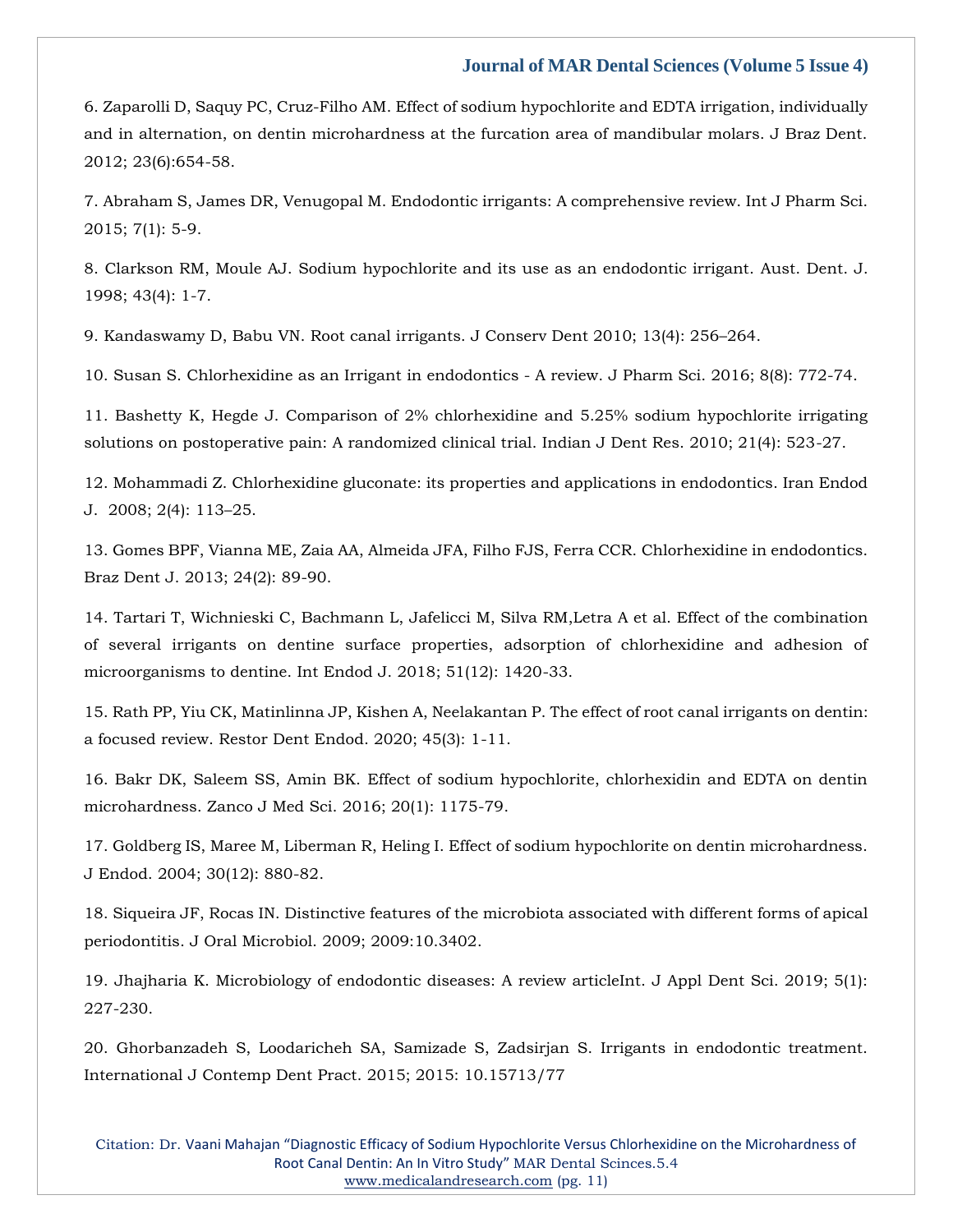[21. Prado M, Santos HM, Rezende CM, Pinto AC, Faria RB, Simao RA et al. Interactions between irrigants](https://www.google.com/search?q=Interactions+between+irrigants+commonly+used+in+endodontic+practice%3A+A+chemical+analysis&sxsrf=APq-WBtm-Hj6fCrm4HoP_0Ou-IfDakSEYg%3A1650537297526&ei=UTNhYtneH7WI4-EPp62-sA4&ved=0ahUKEwiZy7rK-qT3AhU1xDgGHaeWD-YQ4dUDCA4&oq=Interactions+between+irrigants+commonly+used+in+endodontic+practice%3A+A+chemical+analysis&gs_lcp=Cgdnd3Mtd2l6EAwyBAgAEB46BwgjEOoCECdKBAhBGABKBAhGGABQtQJYtQJgvgZoAXABeACAAV6IAV6SAQExmAEAoAEBoAECsAEKwAEB&sclient=gws-wiz)  [commonly used in endodontic practice: A chemical analysis. J Endod. 2013;39\(4\):505-10.](https://www.google.com/search?q=Interactions+between+irrigants+commonly+used+in+endodontic+practice%3A+A+chemical+analysis&sxsrf=APq-WBtm-Hj6fCrm4HoP_0Ou-IfDakSEYg%3A1650537297526&ei=UTNhYtneH7WI4-EPp62-sA4&ved=0ahUKEwiZy7rK-qT3AhU1xDgGHaeWD-YQ4dUDCA4&oq=Interactions+between+irrigants+commonly+used+in+endodontic+practice%3A+A+chemical+analysis&gs_lcp=Cgdnd3Mtd2l6EAwyBAgAEB46BwgjEOoCECdKBAhBGABKBAhGGABQtQJYtQJgvgZoAXABeACAAV6IAV6SAQExmAEAoAEBoAECsAEKwAEB&sclient=gws-wiz)

[22. Massoud SF, Moussa SM, Hanafy SA, El Backly RM. Evaluation of the microhardness of root canal](https://www.google.com/search?q=Evaluation+of+the+microhardness+of+root+canal+dentin+after+different+irrigation+protocols%3A+an+in+vitro+study.+&sxsrf=APq-WBtXvLbagjcHa26jK4SGlIR7VHC7lQ%3A1650537360654&ei=kDNhYpjDJ5aI4-EP0Le-yAY&ved=0ahUKEwiYy8fo-qT3AhUWxDgGHdCbD2kQ4dUDCA4&oq=Evaluation+of+the+microhardness+of+root+canal+dentin+after+different+irrigation+protocols%3A+an+in+vitro+study.+&gs_lcp=Cgdnd3Mtd2l6EAwyBwgjEOoCECcyBwgjEOoCECcyBwgjEOoCECcyBwgjEOoCECcyBwgjEOoCECcyBwgjEOoCECcyBwgjEOoCECcyBwgjEOoCECcyBwgjEOoCECcyBwgjEOoCECdKBAhBGABKBAhGGABQiwNYiwNg_QdoAXABeACAAQCIAQCSAQCYAQCgAQGgAQKwAQrAAQE&sclient=gws-wiz)  [dentin after different irrigation protocols: an in vitro study. Alex Dent J. 2017; 42: 73-9.](https://www.google.com/search?q=Evaluation+of+the+microhardness+of+root+canal+dentin+after+different+irrigation+protocols%3A+an+in+vitro+study.+&sxsrf=APq-WBtXvLbagjcHa26jK4SGlIR7VHC7lQ%3A1650537360654&ei=kDNhYpjDJ5aI4-EP0Le-yAY&ved=0ahUKEwiYy8fo-qT3AhUWxDgGHdCbD2kQ4dUDCA4&oq=Evaluation+of+the+microhardness+of+root+canal+dentin+after+different+irrigation+protocols%3A+an+in+vitro+study.+&gs_lcp=Cgdnd3Mtd2l6EAwyBwgjEOoCECcyBwgjEOoCECcyBwgjEOoCECcyBwgjEOoCECcyBwgjEOoCECcyBwgjEOoCECcyBwgjEOoCECcyBwgjEOoCECcyBwgjEOoCECcyBwgjEOoCECdKBAhBGABKBAhGGABQiwNYiwNg_QdoAXABeACAAQCIAQCSAQCYAQCgAQGgAQKwAQrAAQE&sclient=gws-wiz)

[23. Walton, Richard E, Torabinejad M. Principles and Practice of Endodontics. 7th edition. Philadelphia,](https://www.google.com/search?q=Principles+and+Practice+of+Endodontics&sxsrf=APq-WBs8zeXh6qM1hq-2aF8Lykn7mobWEw%3A1650537375488&ei=nzNhYpS4HbuZ4-EPkPuggA0&ved=0ahUKEwjUg9Hv-qT3AhW7zDgGHZA9CNAQ4dUDCA4&oq=Principles+and+Practice+of+Endodontics&gs_lcp=Cgdnd3Mtd2l6EAwyBQgAEIAEMgUIABCABDIFCAAQgAQyBggAEBYQHjoHCCMQ6gIQJ0oECEEYAEoECEYYAFDKAljKAmDMBWgBcAB4AIABZ4gBZ5IBAzAuMZgBAKABAaABArABCsABAQ&sclient=gws-wiz)  [PA: Saunders, 2002.](https://www.google.com/search?q=Principles+and+Practice+of+Endodontics&sxsrf=APq-WBs8zeXh6qM1hq-2aF8Lykn7mobWEw%3A1650537375488&ei=nzNhYpS4HbuZ4-EPkPuggA0&ved=0ahUKEwjUg9Hv-qT3AhW7zDgGHZA9CNAQ4dUDCA4&oq=Principles+and+Practice+of+Endodontics&gs_lcp=Cgdnd3Mtd2l6EAwyBQgAEIAEMgUIABCABDIFCAAQgAQyBggAEBYQHjoHCCMQ6gIQJ0oECEEYAEoECEYYAFDKAljKAmDMBWgBcAB4AIABZ4gBZ5IBAzAuMZgBAKABAaABArABCsABAQ&sclient=gws-wiz)

[24. Filho CAM, Neto MD, Savioli RN, Silva RG, Vansan LP, Pécora JD. Effect of chelating solutions on](https://www.google.com/search?q=Effect+of+chelating+solutions+on+the+microhardness+of+root+canal+lumen+dentin&sxsrf=APq-WBtyZSVC_UHVP7eADGNvZIISlYsGzQ%3A1650537438907&ei=3jNhYuiHN-qK4-EPk-6r-Ac&ved=0ahUKEwjo7u-N-6T3AhVqxTgGHRP3Cn8Q4dUDCA4&oq=Effect+of+chelating+solutions+on+the+microhardness+of+root+canal+lumen+dentin&gs_lcp=Cgdnd3Mtd2l6EAw6BwgjEOoCECdKBAhBGABKBAhGGABQnANYnANgrgZoAXABeACAAWSIAWSSAQMwLjGYAQCgAQGgAQKwAQrAAQE&sclient=gws-wiz)  [the microhardness of root canal lumen dentin. J Endod. 2011; 37: 358-62.](https://www.google.com/search?q=Effect+of+chelating+solutions+on+the+microhardness+of+root+canal+lumen+dentin&sxsrf=APq-WBtyZSVC_UHVP7eADGNvZIISlYsGzQ%3A1650537438907&ei=3jNhYuiHN-qK4-EPk-6r-Ac&ved=0ahUKEwjo7u-N-6T3AhVqxTgGHRP3Cn8Q4dUDCA4&oq=Effect+of+chelating+solutions+on+the+microhardness+of+root+canal+lumen+dentin&gs_lcp=Cgdnd3Mtd2l6EAw6BwgjEOoCECdKBAhBGABKBAhGGABQnANYnANgrgZoAXABeACAAWSIAWSSAQMwLjGYAQCgAQGgAQKwAQrAAQE&sclient=gws-wiz)

[25. Milani AS, Zand V, Jafarabadi MA, Milani PZ, Banifatemeh A. The effect of protocol for disinfection](https://www.google.com/search?q=The+effect+of+protocol+for+disinfection+of+extracted+teeth+recommended+by+center+for+disease+control+%28CDC%29+on+microhardness+of+enamel+and+dentin&sxsrf=APq-WBuX6s0vLAcnDZLh53H2jjmgrZE2Lg%3A1650537451958&ei=6zNhYu79OaTF4-EPjrC5gAc&ved=0ahUKEwiun4yU-6T3AhWk4jgGHQ5YDnAQ4dUDCA4&oq=The+effect+of+protocol+for+disinfection+of+extracted+teeth+recommended+by+center+for+disease+control+%28CDC%29+on+microhardness+of+enamel+and+dentin&gs_lcp=Cgdnd3Mtd2l6EAwyBwgjEOoCECcyBwgjEOoCECcyBwgjEOoCECcyBwgjEOoCECcyBwgjEOoCECcyBwgjEOoCECcyBwgjEOoCECcyBwgjEOoCECcyBwgjEOoCECcyBwgjEOoCECdKBAhBGABKBAhGGABQwgJYwgJg3wdoAXABeACAAQCIAQCSAQCYAQCgAQGgAQKwAQrAAQE&sclient=gws-wiz)  [of extracted teeth recommended by center for disease control \(CDC\) on microhardness of enamel and](https://www.google.com/search?q=The+effect+of+protocol+for+disinfection+of+extracted+teeth+recommended+by+center+for+disease+control+%28CDC%29+on+microhardness+of+enamel+and+dentin&sxsrf=APq-WBuX6s0vLAcnDZLh53H2jjmgrZE2Lg%3A1650537451958&ei=6zNhYu79OaTF4-EPjrC5gAc&ved=0ahUKEwiun4yU-6T3AhWk4jgGHQ5YDnAQ4dUDCA4&oq=The+effect+of+protocol+for+disinfection+of+extracted+teeth+recommended+by+center+for+disease+control+%28CDC%29+on+microhardness+of+enamel+and+dentin&gs_lcp=Cgdnd3Mtd2l6EAwyBwgjEOoCECcyBwgjEOoCECcyBwgjEOoCECcyBwgjEOoCECcyBwgjEOoCECcyBwgjEOoCECcyBwgjEOoCECcyBwgjEOoCECcyBwgjEOoCECcyBwgjEOoCECdKBAhBGABKBAhGGABQwgJYwgJg3wdoAXABeACAAQCIAQCSAQCYAQCgAQGgAQKwAQrAAQE&sclient=gws-wiz)  [dentin. J Clin Exp Dent. 2015; 7\(5\):e552-6.](https://www.google.com/search?q=The+effect+of+protocol+for+disinfection+of+extracted+teeth+recommended+by+center+for+disease+control+%28CDC%29+on+microhardness+of+enamel+and+dentin&sxsrf=APq-WBuX6s0vLAcnDZLh53H2jjmgrZE2Lg%3A1650537451958&ei=6zNhYu79OaTF4-EPjrC5gAc&ved=0ahUKEwiun4yU-6T3AhWk4jgGHQ5YDnAQ4dUDCA4&oq=The+effect+of+protocol+for+disinfection+of+extracted+teeth+recommended+by+center+for+disease+control+%28CDC%29+on+microhardness+of+enamel+and+dentin&gs_lcp=Cgdnd3Mtd2l6EAwyBwgjEOoCECcyBwgjEOoCECcyBwgjEOoCECcyBwgjEOoCECcyBwgjEOoCECcyBwgjEOoCECcyBwgjEOoCECcyBwgjEOoCECcyBwgjEOoCECcyBwgjEOoCECdKBAhBGABKBAhGGABQwgJYwgJg3wdoAXABeACAAQCIAQCSAQCYAQCgAQGgAQKwAQrAAQE&sclient=gws-wiz)

[26. Pashley D, Okabe A, Parham P. The relationship between dentin microhardness and tubule dentisity.](https://www.google.com/search?q=The+relationship+between+dentin+microhardness+and+tubule+dentisity&sxsrf=APq-WBscpDu6f_25GT-c7BmbKe9FupZBdw%3A1650537479583&ei=BzRhYsmiI62N4-EP3-WkqAY&ved=0ahUKEwiJwqKh-6T3AhWtxjgGHd8yCWUQ4dUDCA4&oq=The+relationship+between+dentin+microhardness+and+tubule+dentisity&gs_lcp=Cgdnd3Mtd2l6EAw6BwgjEOoCECdKBAhBGABKBAhGGABQtAJYtAJg3gVoAXAAeACAAXiIAXiSAQMwLjGYAQCgAQGgAQKwAQrAAQE&sclient=gws-wiz)  [J Endod. 1985; 1: 176-179.](https://www.google.com/search?q=The+relationship+between+dentin+microhardness+and+tubule+dentisity&sxsrf=APq-WBscpDu6f_25GT-c7BmbKe9FupZBdw%3A1650537479583&ei=BzRhYsmiI62N4-EP3-WkqAY&ved=0ahUKEwiJwqKh-6T3AhWtxjgGHd8yCWUQ4dUDCA4&oq=The+relationship+between+dentin+microhardness+and+tubule+dentisity&gs_lcp=Cgdnd3Mtd2l6EAw6BwgjEOoCECdKBAhBGABKBAhGGABQtAJYtAJg3gVoAXAAeACAAXiIAXiSAQMwLjGYAQCgAQGgAQKwAQrAAQE&sclient=gws-wiz)

27. [Camargo CH, Siviero M, Camargo SE, de Oliveira SH, Carvalho CA, Valera MC. Topographical,](https://www.google.com/search?q=Topographical%2C+diametral+and+quantitative+analysis+of+dentin+tubules+in+the+root+canals+of+human+and+bovine+teeth&sxsrf=APq-WBvXDlT_mKfrek3X6YzYFdhzD_lIGg%3A1650537518762&ei=LjRhYoidLrSY4-EP3YW5kAw&ved=0ahUKEwiI7Pmz-6T3AhU0zDgGHd1CDsIQ4dUDCA4&oq=Topographical%2C+diametral+and+quantitative+analysis+of+dentin+tubules+in+the+root+canals+of+human+and+bovine+teeth&gs_lcp=Cgdnd3Mtd2l6EAwyBwgjEOoCECcyBwgjEOoCECcyBwgjEOoCECcyBwgjEOoCECcyBwgjEOoCECcyBwgjEOoCECcyBwgjEOoCECcyBwgjEOoCECcyBwgjEOoCECcyBwgjEOoCECdKBAhBGABKBAhGGABQ-AJY-AJg5QdoAXAAeACAAQCIAQCSAQCYAQCgAQGgAQKwAQrAAQE&sclient=gws-wiz)  [diametral and quantitative analysis of dentin tubules in the root canals of human and bovine teeth. J](https://www.google.com/search?q=Topographical%2C+diametral+and+quantitative+analysis+of+dentin+tubules+in+the+root+canals+of+human+and+bovine+teeth&sxsrf=APq-WBvXDlT_mKfrek3X6YzYFdhzD_lIGg%3A1650537518762&ei=LjRhYoidLrSY4-EP3YW5kAw&ved=0ahUKEwiI7Pmz-6T3AhU0zDgGHd1CDsIQ4dUDCA4&oq=Topographical%2C+diametral+and+quantitative+analysis+of+dentin+tubules+in+the+root+canals+of+human+and+bovine+teeth&gs_lcp=Cgdnd3Mtd2l6EAwyBwgjEOoCECcyBwgjEOoCECcyBwgjEOoCECcyBwgjEOoCECcyBwgjEOoCECcyBwgjEOoCECcyBwgjEOoCECcyBwgjEOoCECcyBwgjEOoCECcyBwgjEOoCECdKBAhBGABKBAhGGABQ-AJY-AJg5QdoAXAAeACAAQCIAQCSAQCYAQCgAQGgAQKwAQrAAQE&sclient=gws-wiz)  [Endod. 2007;33: 422-26.](https://www.google.com/search?q=Topographical%2C+diametral+and+quantitative+analysis+of+dentin+tubules+in+the+root+canals+of+human+and+bovine+teeth&sxsrf=APq-WBvXDlT_mKfrek3X6YzYFdhzD_lIGg%3A1650537518762&ei=LjRhYoidLrSY4-EP3YW5kAw&ved=0ahUKEwiI7Pmz-6T3AhU0zDgGHd1CDsIQ4dUDCA4&oq=Topographical%2C+diametral+and+quantitative+analysis+of+dentin+tubules+in+the+root+canals+of+human+and+bovine+teeth&gs_lcp=Cgdnd3Mtd2l6EAwyBwgjEOoCECcyBwgjEOoCECcyBwgjEOoCECcyBwgjEOoCECcyBwgjEOoCECcyBwgjEOoCECcyBwgjEOoCECcyBwgjEOoCECcyBwgjEOoCECcyBwgjEOoCECdKBAhBGABKBAhGGABQ-AJY-AJg5QdoAXAAeACAAQCIAQCSAQCYAQCgAQGgAQKwAQrAAQE&sclient=gws-wiz)

[28. Das A, Kottoor J, Mathew J, Kumar S, George S. Dentine microhardness changes following](https://www.google.com/search?q=Dentine+microhardness+changes+following+conventional+and+alternate+irrigation+regimens%3A+an+in+vitro+study.+&sxsrf=APq-WBuuG1-kbWbDZ_ApSKx9Tjcnu0L64g%3A1650537532206&ei=PDRhYr2gDKOb4-EPqOil4Ak&ved=0ahUKEwi9rq66-6T3AhWjzTgGHSh0CZwQ4dUDCA4&oq=Dentine+microhardness+changes+following+conventional+and+alternate+irrigation+regimens%3A+an+in+vitro+study.+&gs_lcp=Cgdnd3Mtd2l6EAwyBwgjEOoCECcyBwgjEOoCECcyBwgjEOoCECcyBwgjEOoCECcyBwgjEOoCECcyBwgjEOoCECcyBwgjEOoCECcyBwgjEOoCECcyBwgjEOoCECcyBwgjEOoCECdKBAhBGABKBAhGGABQ7wJY7wJggAZoAXAAeACAAQCIAQCSAQCYAQCgAQGgAQKwAQrAAQE&sclient=gws-wiz)  [conventional and alternate irrigation regimens: an in vitro study. J Conserv Dent. 2014; 17\(6\): 546-49.](https://www.google.com/search?q=Dentine+microhardness+changes+following+conventional+and+alternate+irrigation+regimens%3A+an+in+vitro+study.+&sxsrf=APq-WBuuG1-kbWbDZ_ApSKx9Tjcnu0L64g%3A1650537532206&ei=PDRhYr2gDKOb4-EPqOil4Ak&ved=0ahUKEwi9rq66-6T3AhWjzTgGHSh0CZwQ4dUDCA4&oq=Dentine+microhardness+changes+following+conventional+and+alternate+irrigation+regimens%3A+an+in+vitro+study.+&gs_lcp=Cgdnd3Mtd2l6EAwyBwgjEOoCECcyBwgjEOoCECcyBwgjEOoCECcyBwgjEOoCECcyBwgjEOoCECcyBwgjEOoCECcyBwgjEOoCECcyBwgjEOoCECcyBwgjEOoCECcyBwgjEOoCECdKBAhBGABKBAhGGABQ7wJY7wJggAZoAXAAeACAAQCIAQCSAQCYAQCgAQGgAQKwAQrAAQE&sclient=gws-wiz)

[29. Ozgir I. Ulusoy A, Gorgul G. Effects of different irrigation solutions on root dentine microhardness,](https://www.google.com/search?q=Effects+of+different+irrigation+solutions+on+root+dentine+microhardness%2C+smear+layer+removal+and+erosion.&sxsrf=APq-WBvdQCFcTCqeqzThSfo8kAmXwymlrA%3A1650537546519&ei=SjRhYratH_iY4-EP4YCDgAw&ved=0ahUKEwi2-pfB-6T3AhV4zDgGHWHAAMAQ4dUDCA4&oq=Effects+of+different+irrigation+solutions+on+root+dentine+microhardness%2C+smear+layer+removal+and+erosion.&gs_lcp=Cgdnd3Mtd2l6EAwyBwgjEOoCECcyBwgjEOoCECcyBwgjEOoCECcyBwgjEOoCECcyBwgjEOoCECcyBwgjEOoCECcyBwgjEOoCECcyBwgjEOoCECcyBwgjEOoCECcyBwgjEOoCECdKBAhBGABKBAhGGABQuwNYuwNghQhoAXAAeACAAQCIAQCSAQCYAQCgAQGgAQKwAQrAAQE&sclient=gws-wiz)  [smear layer removal and erosion. Aust Endod J. 2013; 39: 66](https://www.google.com/search?q=Effects+of+different+irrigation+solutions+on+root+dentine+microhardness%2C+smear+layer+removal+and+erosion.&sxsrf=APq-WBvdQCFcTCqeqzThSfo8kAmXwymlrA%3A1650537546519&ei=SjRhYratH_iY4-EP4YCDgAw&ved=0ahUKEwi2-pfB-6T3AhV4zDgGHWHAAMAQ4dUDCA4&oq=Effects+of+different+irrigation+solutions+on+root+dentine+microhardness%2C+smear+layer+removal+and+erosion.&gs_lcp=Cgdnd3Mtd2l6EAwyBwgjEOoCECcyBwgjEOoCECcyBwgjEOoCECcyBwgjEOoCECcyBwgjEOoCECcyBwgjEOoCECcyBwgjEOoCECcyBwgjEOoCECcyBwgjEOoCECcyBwgjEOoCECdKBAhBGABKBAhGGABQuwNYuwNghQhoAXAAeACAAQCIAQCSAQCYAQCgAQGgAQKwAQrAAQE&sclient=gws-wiz)–72.

30. [Sayin TC, Cehreli ZC, Deniz D, Akcay A, Tuncel B, Dagli F et al. Time-dependent decalcifying effects](https://www.google.com/search?q=Time-dependent+decalcifying+effects+of+endodontic+irrigants+with+antibacterial+properties&sxsrf=APq-WBtEcJMoOZEfIdIf3nqrWYD0gPI45A%3A1650537559135&ei=VzRhYtzpB-GW4-EPl9iQsAo&ved=0ahUKEwic8ZnH-6T3AhVhyzgGHRcsBKYQ4dUDCA4&oq=Time-dependent+decalcifying+effects+of+endodontic+irrigants+with+antibacterial+properties&gs_lcp=Cgdnd3Mtd2l6EAwyBwgjEOoCECcyBwgjEOoCECcyBwgjEOoCECcyBwgjEOoCECcyBwgjEOoCECcyBwgjEOoCECcyBwgjEOoCECcyBwgjEOoCECcyBwgjEOoCECcyBwgjEOoCECdKBAhBGABKBAhGGABQvwNYvwNguwdoAXAAeACAAQCIAQCSAQCYAQCgAQGgAQKwAQrAAQE&sclient=gws-wiz)  [of endodontic irrigants with antibacterial properties. J Endod. 2009; 35\(2\): 280-3.](https://www.google.com/search?q=Time-dependent+decalcifying+effects+of+endodontic+irrigants+with+antibacterial+properties&sxsrf=APq-WBtEcJMoOZEfIdIf3nqrWYD0gPI45A%3A1650537559135&ei=VzRhYtzpB-GW4-EPl9iQsAo&ved=0ahUKEwic8ZnH-6T3AhVhyzgGHRcsBKYQ4dUDCA4&oq=Time-dependent+decalcifying+effects+of+endodontic+irrigants+with+antibacterial+properties&gs_lcp=Cgdnd3Mtd2l6EAwyBwgjEOoCECcyBwgjEOoCECcyBwgjEOoCECcyBwgjEOoCECcyBwgjEOoCECcyBwgjEOoCECcyBwgjEOoCECcyBwgjEOoCECcyBwgjEOoCECcyBwgjEOoCECdKBAhBGABKBAhGGABQvwNYvwNguwdoAXAAeACAAQCIAQCSAQCYAQCgAQGgAQKwAQrAAQE&sclient=gws-wiz)

[31. Kandil HE, Labib AH, Alhadainy HA. Effect of different irrigant solutions on microhardness and](https://www.google.com/search?q=Effect+of+different+irrigant+solutions+on+microhardness+and+smear+layer+removal+of+root+canal+dentin&sxsrf=APq-WBurlBJzSr1GuG-1_HPv34CCyfTQ9g%3A1650537573730&ei=ZTRhYp6eLOSX4-EPgsSg-AE&ved=0ahUKEwje5JTO-6T3AhXkyzgGHQIiCB8Q4dUDCA4&oq=Effect+of+different+irrigant+solutions+on+microhardness+and+smear+layer+removal+of+root+canal+dentin&gs_lcp=Cgdnd3Mtd2l6EAw6BwgjEOoCECdKBAhBGABKBAhGGABQkQNYkQNg3AZoAXAAeACAAV-IAV-SAQExmAEAoAEBoAECsAEKwAEB&sclient=gws-wiz)  [smear layer removal of root canal dentin. Tanta Dent J. 2014; 11\(1\): 1-11.](https://www.google.com/search?q=Effect+of+different+irrigant+solutions+on+microhardness+and+smear+layer+removal+of+root+canal+dentin&sxsrf=APq-WBurlBJzSr1GuG-1_HPv34CCyfTQ9g%3A1650537573730&ei=ZTRhYp6eLOSX4-EPgsSg-AE&ved=0ahUKEwje5JTO-6T3AhXkyzgGHQIiCB8Q4dUDCA4&oq=Effect+of+different+irrigant+solutions+on+microhardness+and+smear+layer+removal+of+root+canal+dentin&gs_lcp=Cgdnd3Mtd2l6EAw6BwgjEOoCECdKBAhBGABKBAhGGABQkQNYkQNg3AZoAXAAeACAAV-IAV-SAQExmAEAoAEBoAECsAEKwAEB&sclient=gws-wiz)

32. [Salazar MPG, Gasga JR. Microhardness and chemical composition of human tooth. Mater Res. 2003;](https://www.google.com/search?q=Microhardness+and+chemical+composition+of+human+tooth&sxsrf=APq-WBu8TPkGrhCdcNo6tPBwz8CZFPO-ig%3A1650537651078&ei=szRhYvS2BOOd4-EPkPa3qAU&ved=0ahUKEwi03IXz-6T3AhXjzjgGHRD7DVUQ4dUDCA4&oq=Microhardness+and+chemical+composition+of+human+tooth&gs_lcp=Cgdnd3Mtd2l6EAwyBQgAEIAEOgcIIxDqAhAnSgQIQRgASgQIRhgAUOoCWOoCYOUGaAFwAHgAgAFoiAFokgEDMC4xmAEAoAEBoAECsAEKwAEB&sclient=gws-wiz)  [6\(3\): 367-73.](https://www.google.com/search?q=Microhardness+and+chemical+composition+of+human+tooth&sxsrf=APq-WBu8TPkGrhCdcNo6tPBwz8CZFPO-ig%3A1650537651078&ei=szRhYvS2BOOd4-EPkPa3qAU&ved=0ahUKEwi03IXz-6T3AhXjzjgGHRD7DVUQ4dUDCA4&oq=Microhardness+and+chemical+composition+of+human+tooth&gs_lcp=Cgdnd3Mtd2l6EAwyBQgAEIAEOgcIIxDqAhAnSgQIQRgASgQIRhgAUOoCWOoCYOUGaAFwAHgAgAFoiAFokgEDMC4xmAEAoAEBoAECsAEKwAEB&sclient=gws-wiz)

[33. Chuenarrom C, Benjakul P, Daosodsai P. Effect of indentation load and time on knoop and Vickers](https://www.google.com/search?q=Effect+of+indentation+load+and+time+on+knoop+and+Vickers+microhardness+tests+for+enamel+and+dentin&sxsrf=APq-WBt4KLbLb9d9dAC0YKA8GiUfWkYACQ%3A1650537664654&ei=wDRhYtXQJ5-L4-EPnNqQeA&ved=0ahUKEwjVsML5-6T3AhWfxTgGHRwtBA8Q4dUDCA4&oq=Effect+of+indentation+load+and+time+on+knoop+and+Vickers+microhardness+tests+for+enamel+and+dentin&gs_lcp=Cgdnd3Mtd2l6EAwyBQgAEIAEOgcIIxDqAhAnSgQIQRgASgQIRhgAUIoDWIoDYJsHaAFwAXgAgAFViAFVkgEBMZgBAKABAaABArABCsABAQ&sclient=gws-wiz)  [microhardness tests for enamel and dentin. Mater Res. 2009; 12\(4\): 473-76.](https://www.google.com/search?q=Effect+of+indentation+load+and+time+on+knoop+and+Vickers+microhardness+tests+for+enamel+and+dentin&sxsrf=APq-WBt4KLbLb9d9dAC0YKA8GiUfWkYACQ%3A1650537664654&ei=wDRhYtXQJ5-L4-EPnNqQeA&ved=0ahUKEwjVsML5-6T3AhWfxTgGHRwtBA8Q4dUDCA4&oq=Effect+of+indentation+load+and+time+on+knoop+and+Vickers+microhardness+tests+for+enamel+and+dentin&gs_lcp=Cgdnd3Mtd2l6EAwyBQgAEIAEOgcIIxDqAhAnSgQIQRgASgQIRhgAUIoDWIoDYJsHaAFwAXgAgAFViAFVkgEBMZgBAKABAaABArABCsABAQ&sclient=gws-wiz)

[34. Birajdhar A, Sath S, Lata S. effect of different irrigating solutions on dentin microhardness at the](https://www.google.com/search?q=effect+of+different+irrigating+solutions+on+dentin+microhardness+at+the+furcation+area+of+mandibular+molars&sxsrf=APq-WBs9imab2ARip5WElLxvSgIcbKNwlQ%3A1650537697357&ei=4TRhYqS1FdqJ4-EP0uujmAU&ved=0ahUKEwjkqY6J_KT3AhXaxDgGHdL1CFMQ4dUDCA4&oq=effect+of+different+irrigating+solutions+on+dentin+microhardness+at+the+furcation+area+of+mandibular+molars&gs_lcp=Cgdnd3Mtd2l6EAwyBwgjEOoCECcyBwgjEOoCECcyBwgjEOoCECcyBwgjEOoCECcyBwgjEOoCECcyBwgjEOoCECcyBwgjEOoCECcyBwgjEOoCECcyBwgjEOoCECcyBwgjEOoCECdKBAhBGABKBAhGGABQ8AJY8AJg6QhoAXABeACAAQCIAQCSAQCYAQCgAQGgAQKwAQrAAQE&sclient=gws-wiz)  [furcation area of mandibular molars. Int J Appl Dent Sci.](https://www.google.com/search?q=effect+of+different+irrigating+solutions+on+dentin+microhardness+at+the+furcation+area+of+mandibular+molars&sxsrf=APq-WBs9imab2ARip5WElLxvSgIcbKNwlQ%3A1650537697357&ei=4TRhYqS1FdqJ4-EP0uujmAU&ved=0ahUKEwjkqY6J_KT3AhXaxDgGHdL1CFMQ4dUDCA4&oq=effect+of+different+irrigating+solutions+on+dentin+microhardness+at+the+furcation+area+of+mandibular+molars&gs_lcp=Cgdnd3Mtd2l6EAwyBwgjEOoCECcyBwgjEOoCECcyBwgjEOoCECcyBwgjEOoCECcyBwgjEOoCECcyBwgjEOoCECcyBwgjEOoCECcyBwgjEOoCECcyBwgjEOoCECcyBwgjEOoCECdKBAhBGABKBAhGGABQ8AJY8AJg6QhoAXABeACAAQCIAQCSAQCYAQCgAQGgAQKwAQrAAQE&sclient=gws-wiz) 2016; 2(2): 16-18.